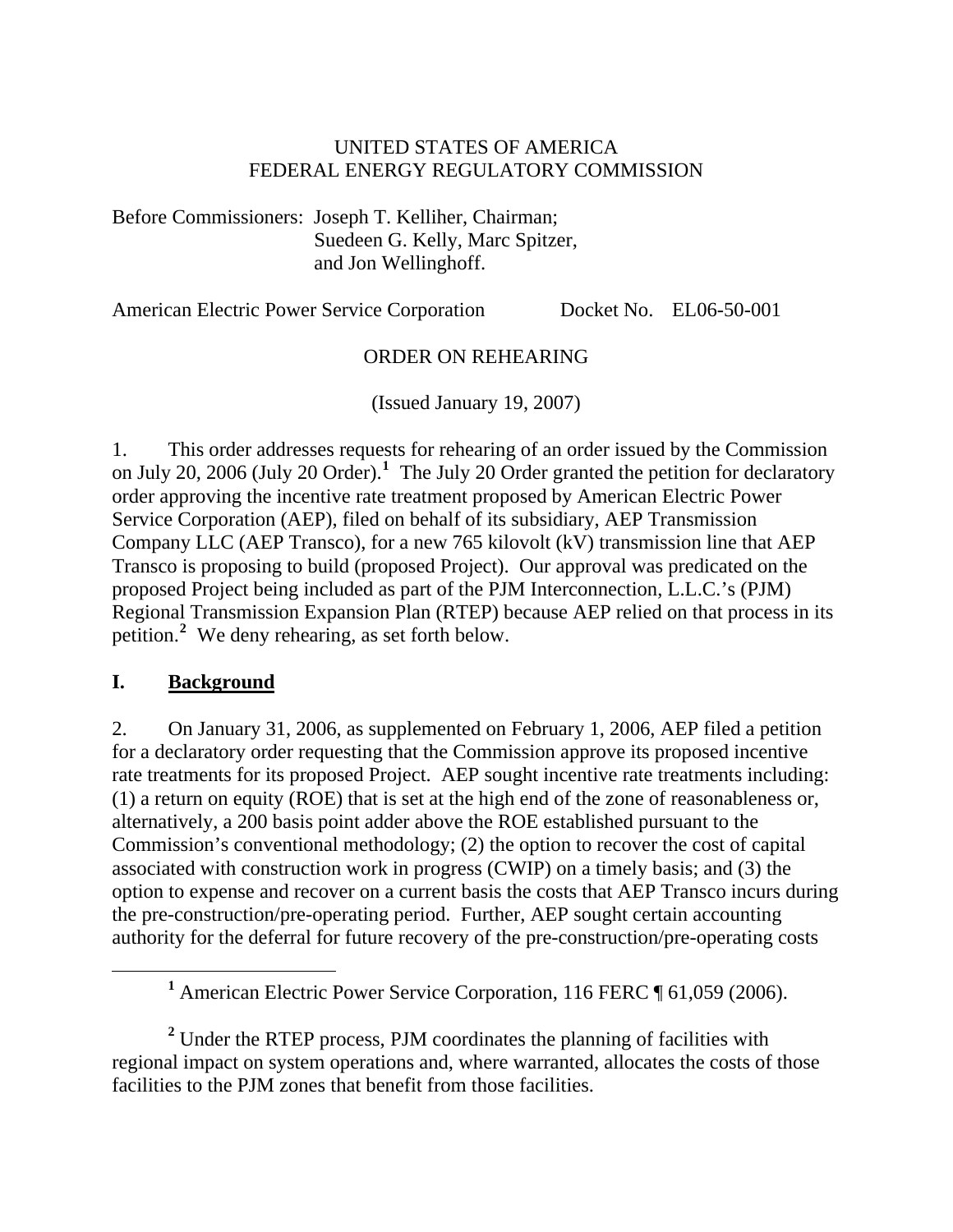not yet being recovered plus related carrying costs. AEP sought to reserve the right to request additional incentive rate treatments authorized by a final rule resulting from the rulemaking on Promoting Transmission Investment through Pricing Reform.**[3](#page-1-0)** AEP also stated that contemporaneously with its filing, it had submitted a request to PJM for the proposed Project's inclusion in PJM RTEP.

3. The July 20 Order granted the petition for declaratory order, approving the incentive rate treatments proposed by AEP for the proposed Project pursuant to the Commission's existing authority under section 205 of the Federal Power Act (FPA),**[4](#page-1-1)** consistent with Congress' direction in new FPA section 219,**[5](#page-1-2)** and, generally, the regulations promulgated pursuant to FPA section 219 in Order No. 679, on condition that the proposed Project be included as part of the PJM RTEP, *inter alia*. The July 20 Order noted that although AEP's petition need not comply with Order No. 679 because the final rule would not become effective until 60 days after publication in the *Federal Register*, the Commission reviewed AEP's proposed incentives for general consistency with the Order No. 679 and Congress' direction in FPA section 219. The July 20 Order also found that AEP demonstrated a nexus between each of its proposed incentive rate treatments and the proposed Project, thus establishing that the particular proposed incentive rate treatments are appropriate for the particular investments being made.

4. In addition, the Commission's approval of AEP's proposed incentives was predicated on AEP making a subsequent filing with the Commission pursuant to section

**4** 16 U.S.C. § 824d (2000) (section 205).

<span id="page-1-2"></span><span id="page-1-1"></span><sup>5</sup> This section was established by section 1241 of the Energy Policy Act of 2005 (EPAct 2005). *See* Pub. L. No. 109-58, § 1241, 119 Stat. 594, 961-62 (2005) (to be codified at section 219 of the FPA, 16 U.S.C. § 824s) (section 219). The Commission found that FPA section 219 is a directive to the Commission to use its existing authority to allow incentive-based rates and, further, to provide some of the parameters of the incentives to be allowed in the particular rulemaking ordered under FPA section 219 (*i.e.* Order No. 679).

<span id="page-1-0"></span>**<sup>3</sup>** *Promoting Transmission Investment through Pricing Reform*, Order No. 679, 71 Fed. Reg. 43,294 (July 31, 2006), FERC Stats. & Regs. ¶ 31,222 (2006) (Order No. 679), *order on reh'g*, Order No. 679-A, 72 Fed. Reg. 1152 (January 10, 2007), 117 FERC ¶ 61,345 (2006) (Order No. 679-A); *see also Promoting Transmission Investment through Pricing Reform*, Notice of Proposed Rulemaking, 70 Fed. Reg. 71,409 (November 29, 2005), FERC Stats. & Regs. ¶ 32,593 (2005) (Pricing Reform NOPR).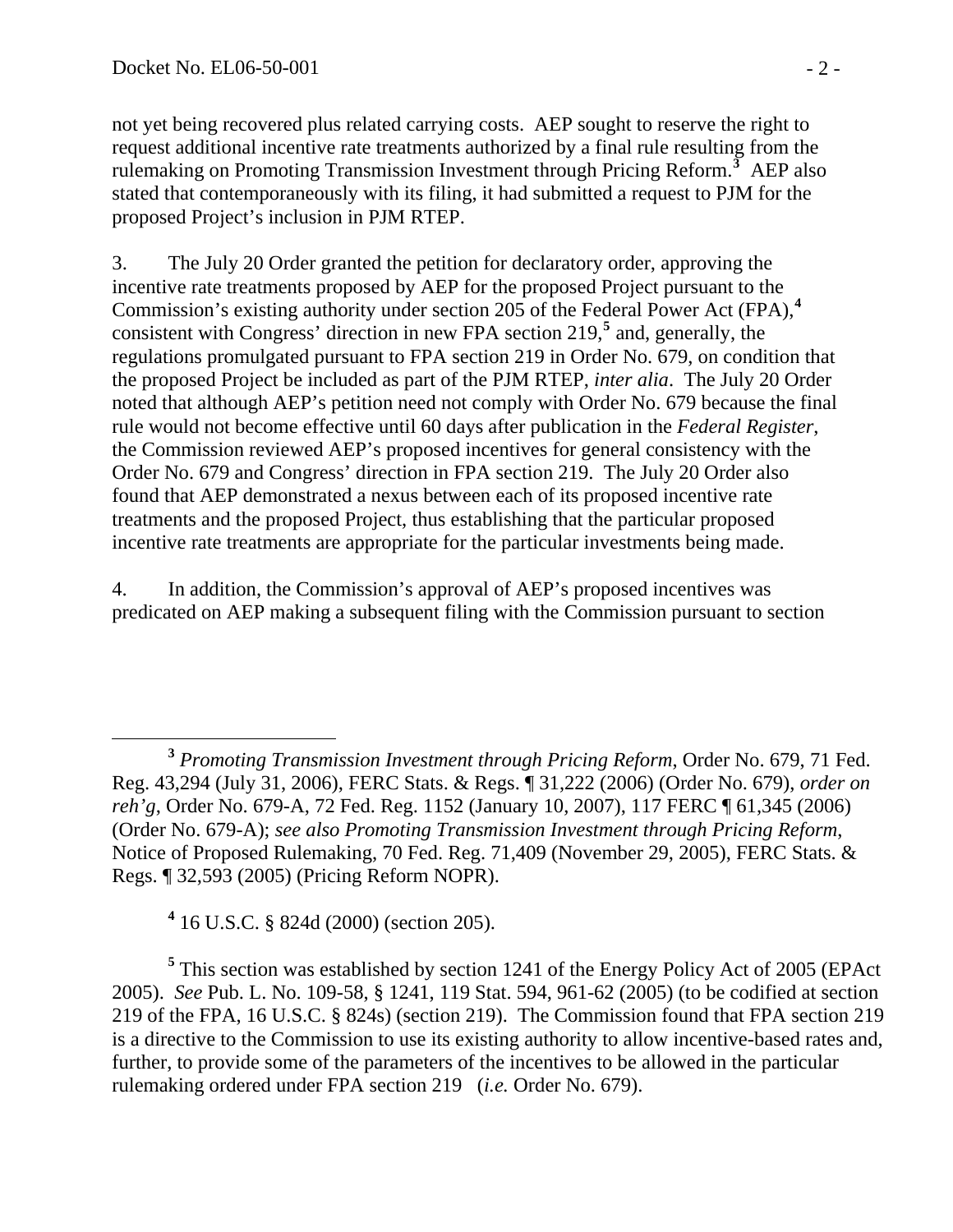205 of the FPA, proposing the rates associated with the incentive rate treatment, in part.**[6](#page-2-0)** The Commission clarified that its approval in the July 20 Order was declaratory in nature, was confined to the particular incentives being approved in that proceeding, and did not constitute approval of any particular rate. The July 20 Order found that AEP must demonstrate the justness and reasonableness of AEP Transco's overall rates in a subsequent FPA section 205 filing.

5. Old Dominion Electric Cooperative (ODEC) and Ohio Consumers' Counsel (Ohio Consumer) filed timely requests for rehearing of the July 20 Order.

## **II. Discussion**

## **A. Reliance on Order No. 679**

## **1. Request for Rehearing**

6. ODEC claims that the Commission erred by approving AEP's proposed incentive rate treatments in reliance on Order No. 679, which, according to ODEC, is a final rule that did not have legal force or effect and that will almost surely be subject to further litigation.<sup>[7](#page-2-1)</sup> ODEC asks that "the Commission require AEP to re-file a more complete application for ROE incentives" that complies with the applicable principles in the existing precedent at the time prior to the effective date of Order No. 679.**[8](#page-2-2)**

## **2. Commission Determination**

7. We disagree with ODEC's assertions on this point. The July 20 Order conditionally granted AEP's petition pursuant to our *existing* authority under FPA section 205 and held that it was *consistent with* Congressional directives in FPA section 219. The July 20 Order noted generally that AEP's petition was also consistent with the regulations implemented pursuant to FPA section 219, (which were being issued concurrently with the July 20 Order).**[9](#page-2-3)**

<span id="page-2-3"></span><span id="page-2-2"></span><span id="page-2-1"></span><sup>7</sup> Although Order No. 679 was issued concurrently with the July 20 Order, the regulations promulgated therein became effective on September 29, 2006.

**8** ODEC Request for Rehearing at 8.

**9** July 20 Order, 116 FERC ¶ 61,059 at P 3, 18-21.

<span id="page-2-0"></span>**<sup>6</sup>** <sup>6</sup> The Commission also stipulated reporting requirements associated with the future FPA section 205 filing. AEP committed to making this FPA section 205 filing after the proposed Project has been accepted for inclusion in the RTEP.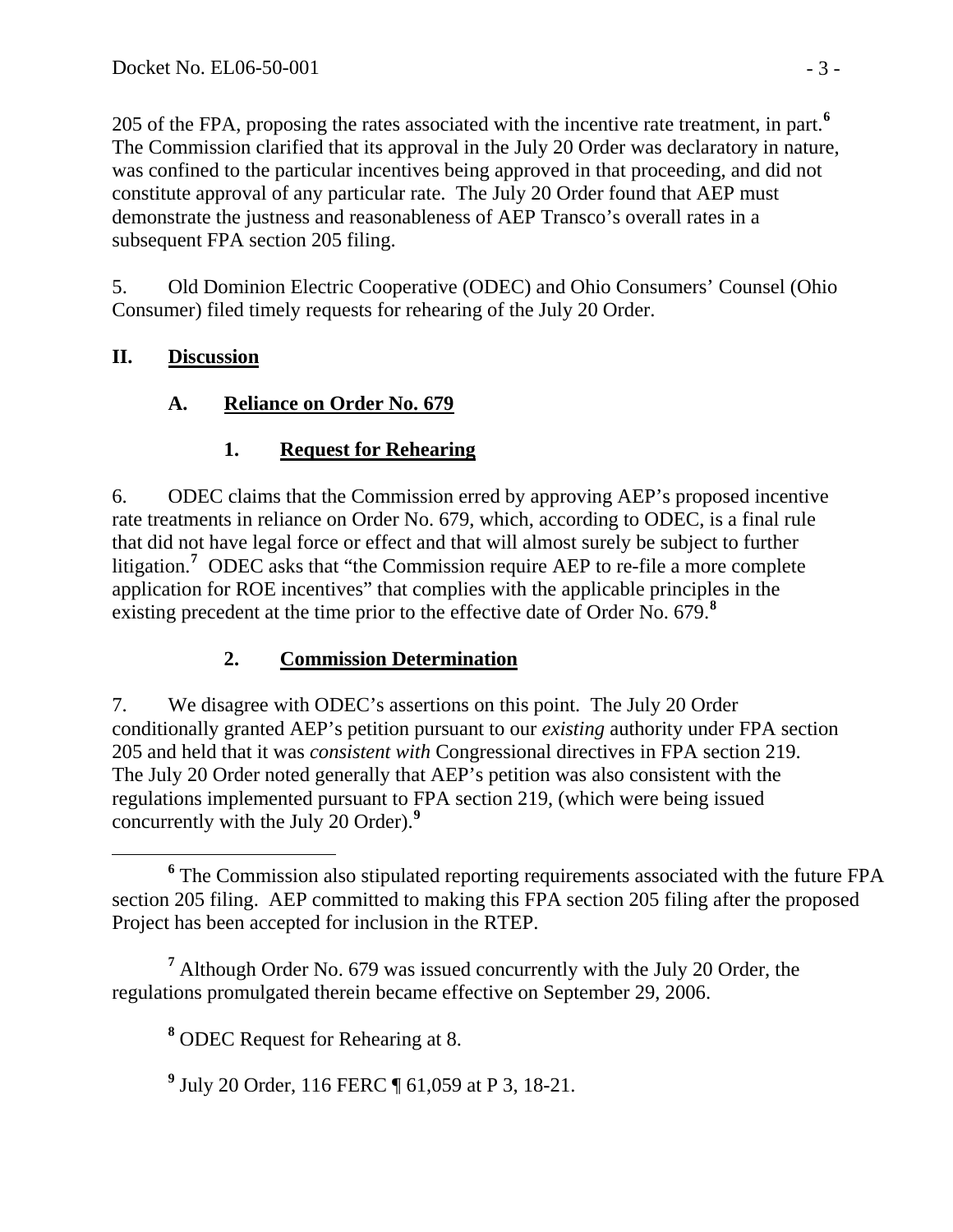8. As stated in the July 20 Order, the Commission's authority to encourage investment in infrastructure through the application of incentive pricing is not new. The Commission, exercising its existing authority under FPA section 205, has done so for the purpose of encouraging new investment to meet demonstrated needs.**[10](#page-3-0)** Indeed, the courts have recognized that a primary purpose of the FPA and the Natural Gas Act is to encourage plentiful supplies of energy at reasonable prices, through, among other means, the development of needed infrastructure.**[11](#page-3-1)** As recently as June 2006, the U.S. Court of Appeals for the D.C. Circuit affirmed that the Commission has significant discretion within its ratemaking authority to consider both cost-related factors and policy-related factors (*e.g*., the need for new transmission investment). In *Maine Public Utilities Commission v. FERC*, the court reviewed the Commission's authority to approve incentive rates, holding that the Commission's determinations "involve matters of rate design, which are technical and involve policy judgments at the core of [the Commission's] regulatory responsibilities."**[12](#page-3-2)** The court further stated that, "the court's review of whether a particular rate design is just and reasonable is highly deferential."**[13](#page-3-3)** The court also rejected the argument that the Commission was required to calibrate the level of benefits that an incentive is designed to produce beyond a finding that the incentive at issue is within the zone of reasonableness.**[14](#page-3-4)**

9. While the regulations promulgated under FPA section 219 were not in effect at the time of the July 20 Order, we appropriately acknowledged the explicit directive from Congress to allow certain incentive-based rate treatments for the purpose of ensuring reliability or reducing congestion. As indicated in the July 20 Order, FPA section 219 is

<span id="page-3-1"></span>**<sup>11</sup>** *See, e.g., CPUC v. FERC*, 367 F.3d at 929, *citing NAACP v. FPC*, 425 U.S. 662, 670 (1976).

<span id="page-3-4"></span><span id="page-3-3"></span><span id="page-3-2"></span>**<sup>12</sup>** 454 F.3d 278, 287 (D.C. Cir. 2006) (*Maine PUC v. FERC*). *See also Permian Basin Area Rate Cases,* 390 U.S. 747 (1968) (*Permian*).

**<sup>13</sup>** *Maine PUC v. FERC*, 454 F.3d at 287.

**<sup>14</sup>** *Id.* at 287-89.

<span id="page-3-0"></span>**<sup>10</sup>** See, e.g., Western Area Power Administration, 99 FERC ¶ 61,306, reh'g denied, 100 FERC ¶ 61,331 (2002), aff'd sub nom. Public Utilities Commission of the State of California v. FERC, 367 F.3d 925 (D.C. Cir. 2004) (CPUC v. FERC); Michigan Electric Transmission Co., LLC, 105 FERC ¶ 61,214 (2003); American Transmission Company, L.L.C., 105 FERC ¶ 61,388 (2003), order approving settlement, 107 FERC ¶ 61,117 (2004) (ATC); ITC Holdings Corp., 102 FERC ¶ 61,182, reh'g denied, 104 FERC ¶ 61,033 (2003); TransBay Cable LLC, 112 FERC ¶ 61,095 (2005), order granting clarification, 114 FERC ¶ 61,104 (2006).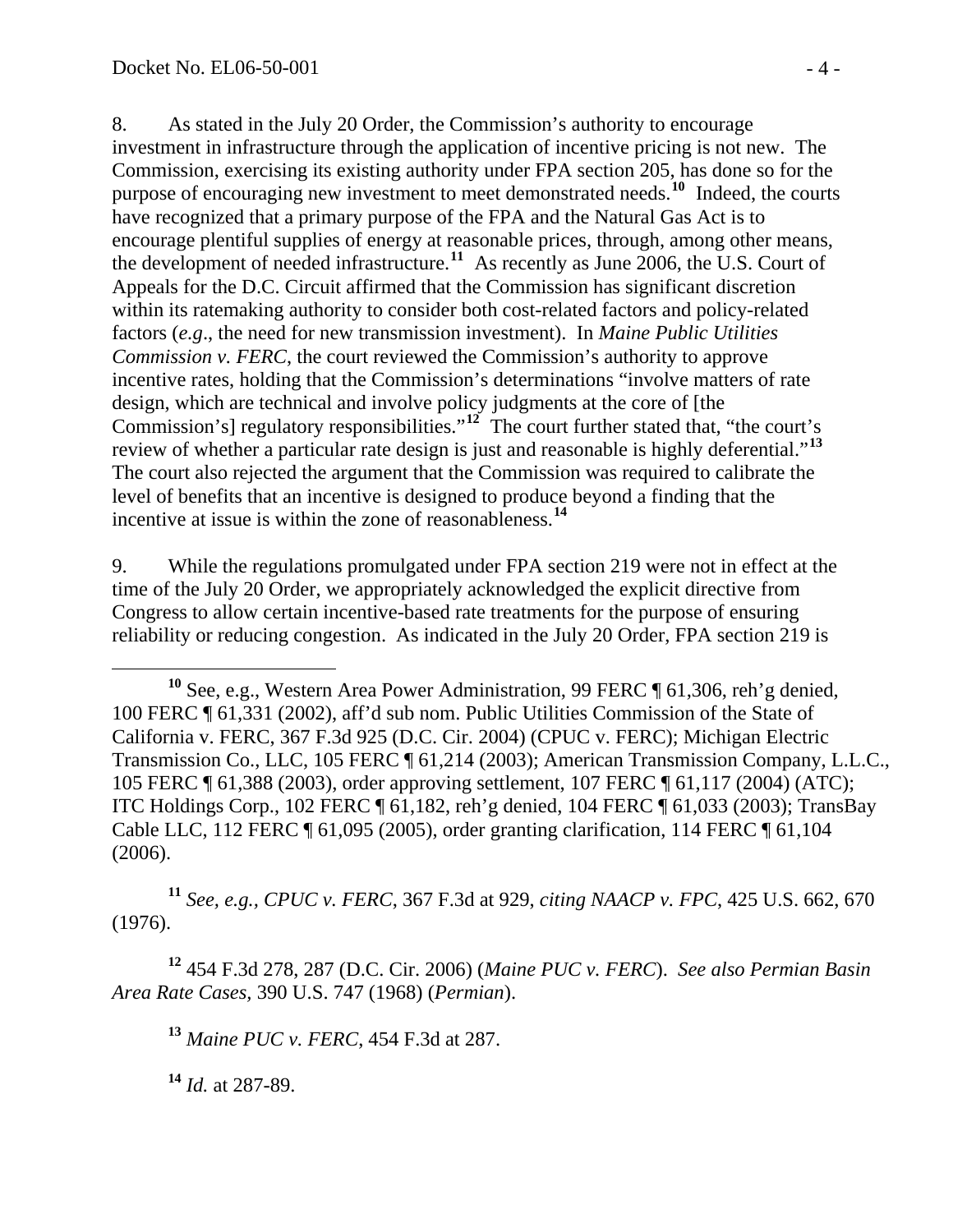a directive to the Commission to use its existing authority under FPA section 205 to allow incentive-based rate treatments and, *further*, provides some of the parameters of the incentives to be allowed in the particular rulemaking ordered under FPA section 219.**[15](#page-4-0)** In the July 20 Order we found that permitting the requested incentives would further the goals of FPA section 219 by providing, among other things, up-front regulatory certainty, rate stability and improved cash flow for applicants.**[16](#page-4-1)**

10. Contrary to ODEC's contention,**[17](#page-4-2)** the Commission did not use the Pricing Reform NOPR as the basis upon which to evaluate AEP's proposal. We disagree with the implication that the Commission would have found that "the mere issuance of the proposed rulemaking was enough to effectuate the change in this case."**[18](#page-4-3)** As the courts have made clear, "[a] notice of proposed rulemaking [has] no effect upon the existing regulations."**[19](#page-4-4)** Under our existing authority at the time of the July 20 Order, we determined that AEP had shown that its proposed incentive rate treatments were just and reasonable. However, we believe that the July 20 Order correctly pointed out that AEP's proposed incentive rate treatments also met the requirements of the concurrently issued Order No. 679. Meeting those requirements simply provided further indication as to why we should have found that AEP proposed incentives are just and reasonable. Moreover, complying with the requirements proposed in the Pricing Reform NOPR or ultimately adopted in Order No. 679 was neither mandatory for AEP nor dispositive of the Commission's decision in the July 20 Order.

# **B. Sufficiency of Evidence**

## **1. Request for Rehearing**

11. ODEC argues that the Commission erroneously approved AEP's proposed incentives when AEP's application was patently deficient under the FPA and requests that the Commission require AEP to re-file a more complete application. ODEC contends that AEP must demonstrate that, *inter alia*: (1) the requested rate increase is needed and is no more than necessary for the stated purpose; (2) the cost of its non-cost

<span id="page-4-0"></span>**<sup>15</sup>** July 20 Order, 116 FERC ¶ 61,059 at P 2.

**<sup>16</sup>** *Id.* P 56.

**<sup>17</sup>** ODEC Request for Rehearing at 7.

<span id="page-4-4"></span><span id="page-4-3"></span><span id="page-4-2"></span><span id="page-4-1"></span>**<sup>18</sup>** Public Service Company of Indiana, Inc. v. FERC, 584 F.2d 1084, 1088 n.6 (D.C. Cir. 1978).

**<sup>19</sup>** *Id.* at 1087.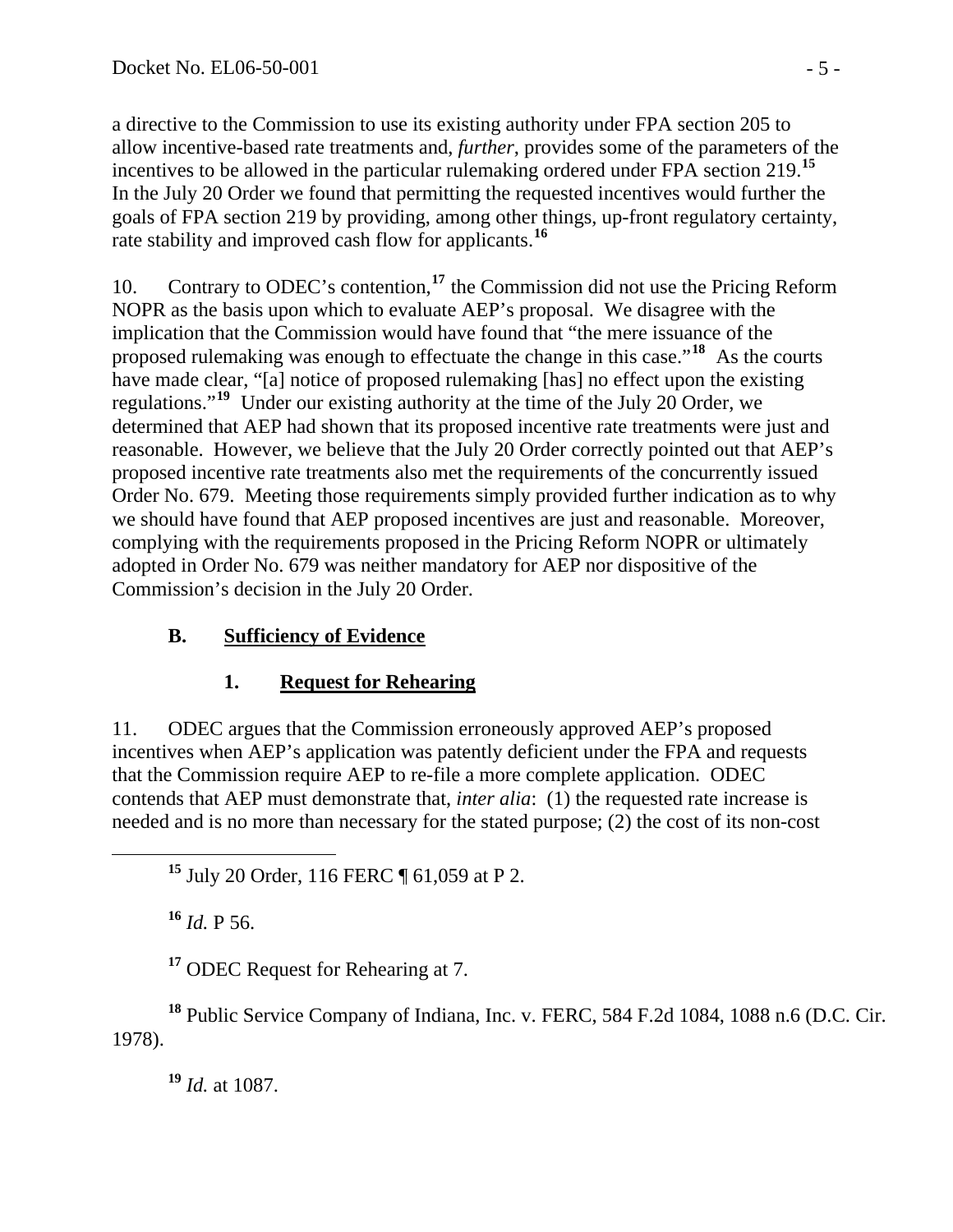incentives is outweighed by the benefits customers will receive; and (3) the proposed incentive rate mechanism will directly result in the desired outcome. Ohio Consumer similarly argues that AEP's petition should have shown that other measures than AEP's proposed incentives will not suffice, the expenditure of dollars will result in concomitant benefits for consumers, and that the proposed incentive rates are narrowly tailored. Finally, ODEC argues that the Commission erred by approving AEP's proposed ROE incentive because it did not comply with the requirements of the FPA since AEP did not demonstrate: (1) which specific ROE should be approved; (2) that but for an enhanced ROE, AEP would not proceed with the proposed Project; and (3) why the specified ROE is appropriate to encourage new investment in the proposed Project.

12. Ohio Consumer argues that the Commission failed to apply the commonlyunderstood meaning of incentive in determining that AEP Transco is eligible for incentive rate treatment. Ohio Consumer states that an incentive provides the motive for a particular course of action and counts as a reason for preferring one choice to its alternatives. Here, according to Ohio Consumer, AEP's proposed Project was in process before any incentives were approved by the Commission and, moreover, the Commission had no record to find that AEP Transco needed a motive to proceed and complete the proposed Project. In particular, Ohio Consumer, along with ODEC, contend that AEP made no showing that incentives were necessary to attract capital for the proposed Project. Ohio Consumer also points out that, given the support and resources of AEP Transco's parent company, AEP, access to capital is likely readily available. Further, ODEC and Ohio Consumer argue that the Commission erred by not setting a trial-type evidentiary hearing to determine whether others may be willing to undertake or participate in the project without the requested incentives. Ohio Consumer states that until the Commission provides an opportunity for publicly-owned systems and other interested entities to express their willingness to participate with or without incentives, the Commission cannot say whether AEP's requested rate incentives are needed. Thus, ODEC and Ohio Consumer request a trial-type evidentiary hearing to determine whether incentive rate treatment is necessary for the proposed Project, and if so, whether AEP's requested incentive rates are no higher than necessary, as well as to determine whether the proposed incentives are unjust and unreasonable.

13. ODEC also argues that the Commission erroneously approved AEP's proposed incentives because AEP's application was patently deficient under the Commission's then-current regulations.**[20](#page-5-0)** According to ODEC, section 35.34(e) of the Commission's regulations can only be used by Commission-approved Regional Transmission Organizations (RTO). Since AEP is not an approved RTO, and it is not requesting an

<span id="page-5-0"></span>**<sup>20</sup>** At the time of issuance of the July 20 Order, the Commission's regulations related to requests for innovative rate treatments for transmission was set forth in 18 C.F.R. § 35.34(e) (2005). Order No. 679 replaces this section with a new section, 18 C.F.R. § 35.35 (2006).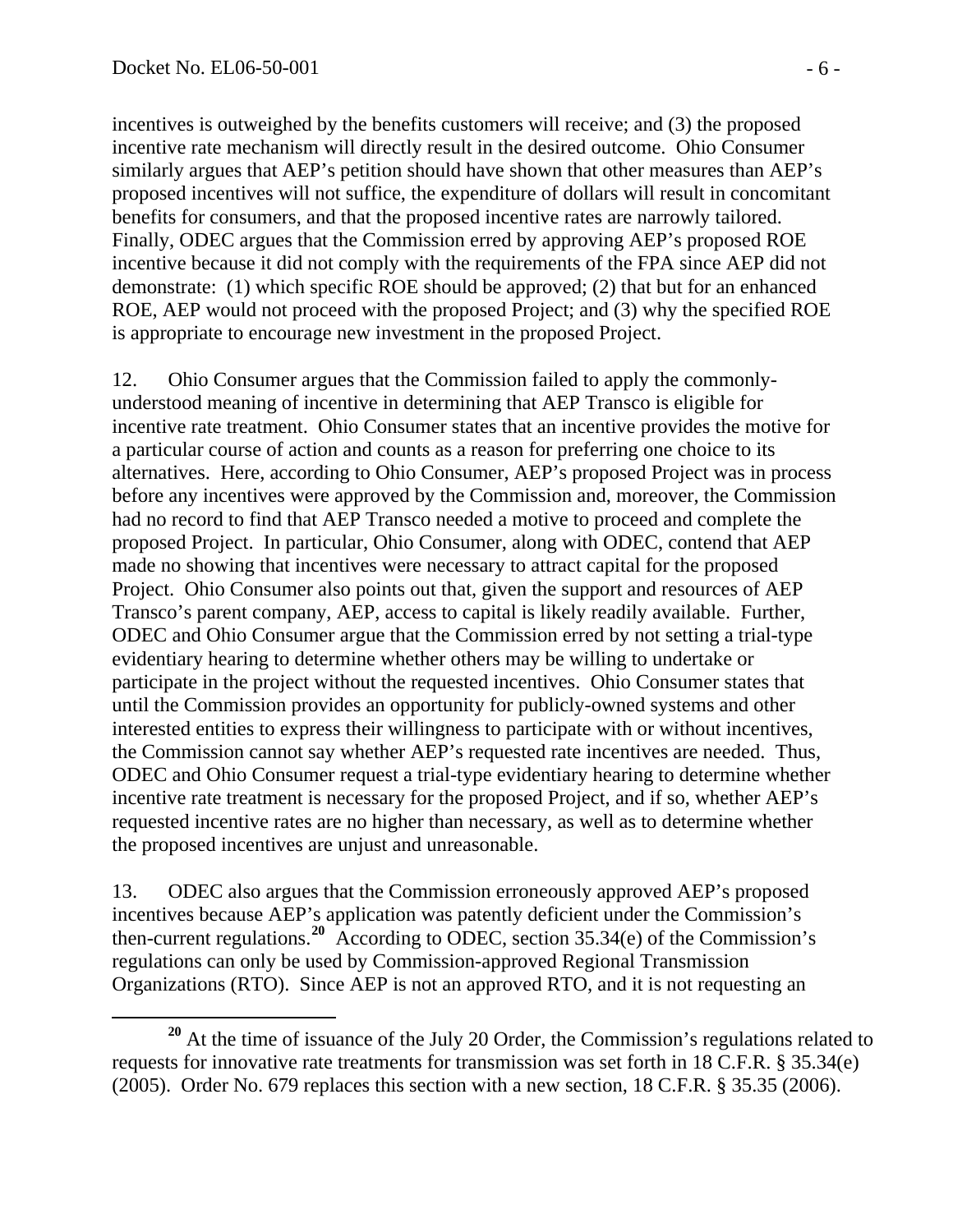ROE incentive for joining an RTO, ODEC argues that AEP is not eligible to request an ROE incentive under this section. ODEC claims that AEP's petition does not comply with the requirements of section 35.34(e), including submission of a detailed cost-benefit analysis.

14. Finally, ODEC seeks rehearing of the Commission's approval of AEP's proposed rate incentives in advance of the proposed Project's inclusion in PJM's RTEP and the filing of a full FPA section 205 rate case by AEP. ODEC requests that the Commission defer approval of the rate incentives until AEP makes its full FPA section 205 filing, when "a thorough review" of the costs and benefits of the rates, including the rate incentives, is accomplished and it shows that both the rates and incentives are just and reasonable.

### **2. Commission Determination**

15. We will deny ODEC and Ohio Consumer's requests for rehearing. We find that AEP has provided sufficient information to permit the Commission to approve its proposed rate incentives under FPA section 205 and existing precedent, subject to AEP's demonstration of the justness and reasonableness of AEP's overall rates in a subsequent FPA section 205 filing. That our conditional approval was consistent with the directives set forth by FPA section 219 does not change this.**[21](#page-6-0)** We disagree that additional demonstrations, such as whether the incentive rate mechanism will directly result in the desired outcome, whether "but-for" an enhanced ROE, AEP would not proceed with the proposed Project, or whether the cost of the incentives outweighs the benefits to be received by customers, are necessary.**[22](#page-6-1)** The Commission has broad authority to provide incentive rate treatments; and the requirement that the resulting rates be just and reasonable does not require "but for" tests, as the courts have recognized.<sup>[23](#page-6-2)</sup> Indeed, Congress did not direct such a requirement in FPA section 219.

16. In response to petitioners' arguments that AEP has not demonstrated that the proposed incentives are necessary to attract capital, we note that AEP is under no

<span id="page-6-1"></span>**<sup>22</sup>** *See* Order No. 679-A, 117 FERC ¶ 61,345 at P 25-26 (reaffirming Order No. 679's rejection of a "but for" test as inconsistent with Congressional intent in enacting section 219).

<span id="page-6-2"></span>**<sup>23</sup>** *See Permian*, 390 U.S. at 791-92; *CPUC v. FERC*, 367 F.3d at 929; *see also* Order No. 679-A, 117 FERC ¶ 61,345 at P 39 (stating that courts have held that the Commission may consider non-cost factors in setting rates).

<span id="page-6-0"></span>**<sup>21</sup>** Section 219 does not simply "codify" our legal authority; it requires us to take affirmative action to promote new investment. The Commission's actions on the AEP petition are consistent with FPA sections 205 and 219.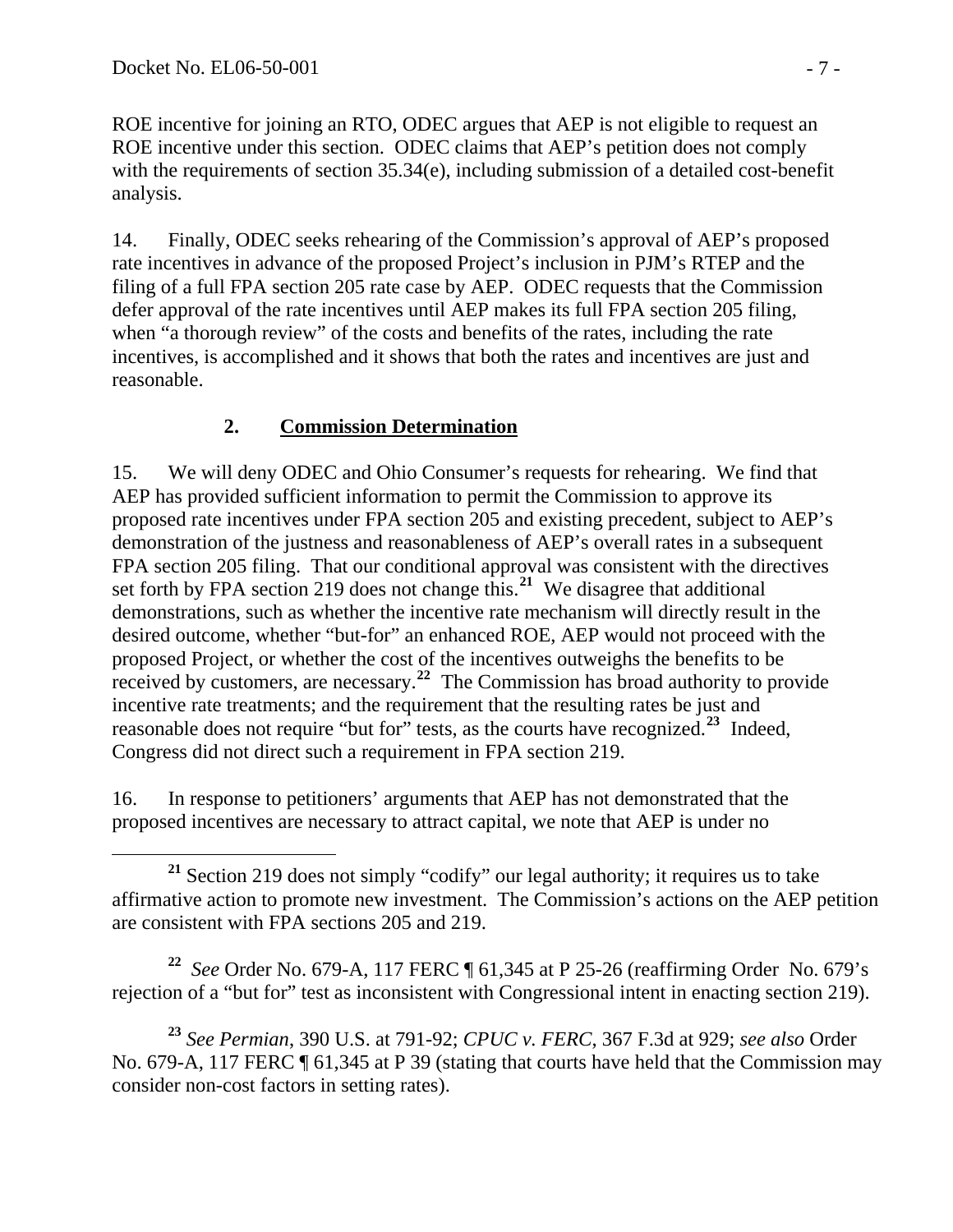obligation under either FPA section 205 or FPA section 219 to establish that the incentives requested are necessary. Indeed, to require an applicant to demonstrate that a proposed incentive is necessary to ensure an investment is made is the equivalent of a "but for" test that we have previously rejected.**[24](#page-7-0)** Nonetheless, AEP has adequately established a nexus between the incentives requested and proposed Project.**[25](#page-7-1)** For example, AEP explained that the proposed Project is not the ordinary transmission investment but rather presents special risks that merit an ROE at the high end of the zone of reasonableness. AEP offered that the length, scope, and multi-state nature of the proposed Project present substantial risks and challenges in siting and obtaining the required permits, and that in addition to the risk associated with the proposed Project, it will require an enormous investment (estimated by AEP to be \$3 billion) and thereby presents financing challenges not faced by the ordinary transmission investment. Further, unlike the ordinary transmission project, AEP is under no state obligation to construct the line. AEP has provided adequate justification for its requested incentives.

17. To the extent that ODEC or Ohio Consumer seek rehearing of the Commission's approval of AEP's proposed *rates*, they misinterpret the July 20 Order. As noted above, while the July 20 Order granted AEP its proposed *rate incentive treatment*, it did not make a decision regarding any specific rates.<sup>[26](#page-7-2)</sup> The July 20 Order clearly stated that AEP must propose and support a particular ROE in its FPA section 205 filing.<sup>[27](#page-7-3)</sup> Accordingly, the Commission reserved its determination regarding the justness and reasonableness of AEP Transco's specific ROE for a FPA section 205 filing, which AEP has stated it will make in the future. In that FPA section 205 proceeding, AEP's overall range of reasonableness will be established, as well as a determination of where within that range its ROE should be set.**[28](#page-7-4)** This is consistent with the Commission's recent clarification that it "do[es] not intend to grant incentive returns 'routinely' or that, when granted, they will always be at the 'top' of the zone of reasonableness. Rather, each applicant will,

**<sup>24</sup>** *See supra* note 22.

<span id="page-7-1"></span><span id="page-7-0"></span><sup>25</sup> We note that the July 20 Order did find that AEP demonstrated a nexus between each incentive sought and its proposed Project (*i.e.* that each incentive was rationally related to the proposed investment). July 20 Order, 116 FERC ¶ 61,059 at P 3. As the Commission determined in Order No. 679-A, applicants must demonstrate that the total package of incentives is tailored to the demonstrable risks or challenges faced by the applicant in undertaking the project. Order No. 679-A, 117 FERC ¶ 61,345 at P 6, 21, 27.

<span id="page-7-2"></span>**<sup>26</sup>** July 20 Order, 116 FERC ¶ 61,059 at P 21.

<span id="page-7-3"></span>**<sup>27</sup>** *Id.* P 45.

<span id="page-7-4"></span>**<sup>28</sup>** Order No. 679-A, 117 FERC ¶ 61,345 at P 68.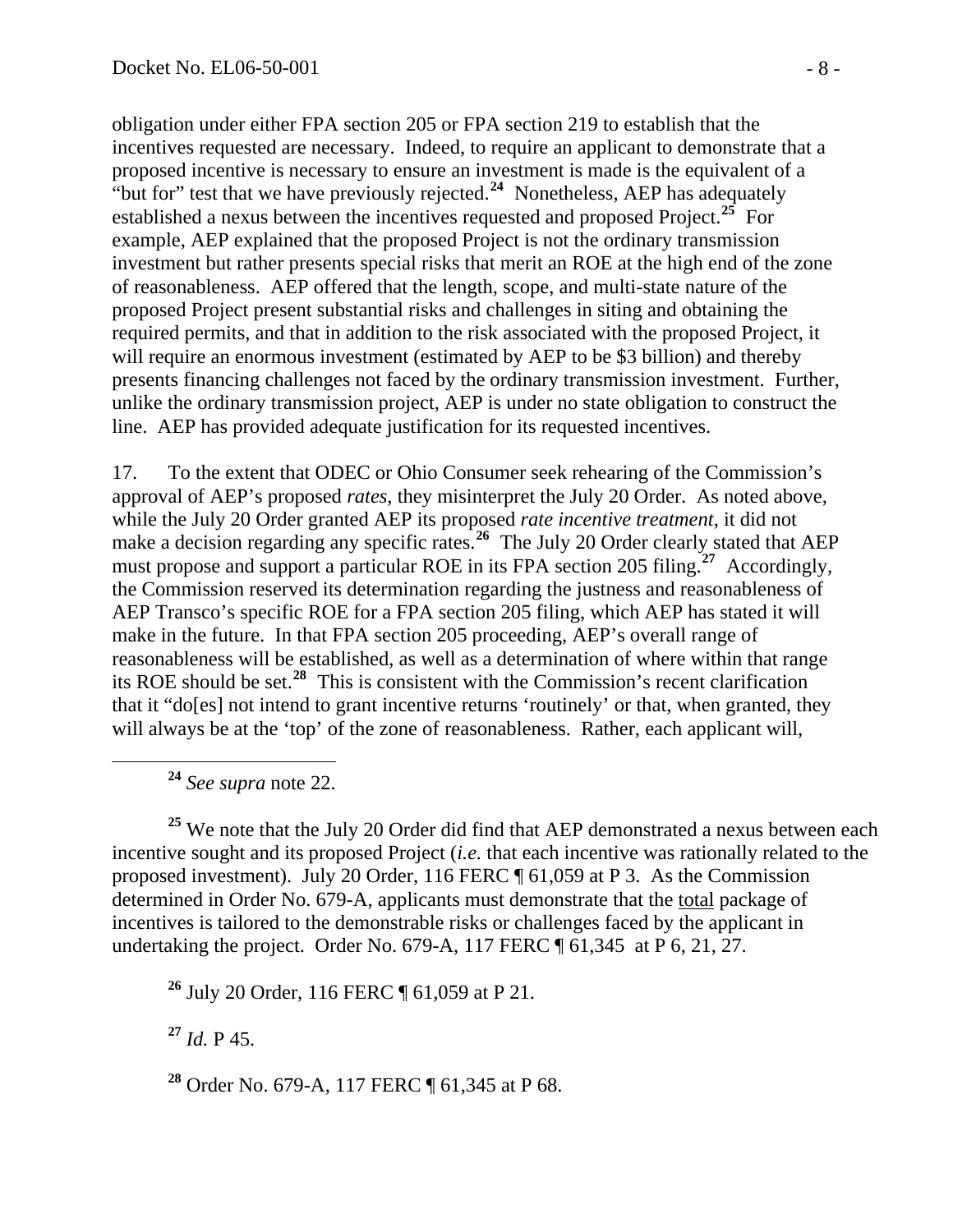first, be required to justify a higher ROE under the [required] nexus test and, second, to justify where in the zone of reasonableness that return should lie."**[29](#page-8-0)** Because the Commission granted AEP's request for an incentive ROE at the upper end of the range of reasonableness in the July 20 Order,**[30](#page-8-1)** the FPA section 205 proceeding would establish where in the upper end the ROE would fall – whether at the top end or at a different point in the upper end of the range.**[31](#page-8-2)**

18. ODEC's assertion that AEP's application was patently deficient under the Commission's then-current regulations, namely section 35.34(e) of the Commission's regulations, is misplaced.The July 20 Order did not review AEP's proposal pursuant to this provision because this provision only applies to RTO incentive proposals. Instead, the Commission reviewed AEP's petition under FPA section 205 and with consideration of section 219. We did not require that AEP submit a detailed cost-benefit analysis before approving its proposal. A cost-benefit analysis is not required under FPA sections 205 or 219, and the regulation in question, since replaced, did not apply outside of RTO incentive proposals. The courts have long recognized that a primary purpose of the FPA is to encourage the orderly development of plentiful supplies of electricity at reasonable prices.**[32](#page-8-3)** To carry out this purpose, the Commission has broad authority to provide incentive rate treatments and may consider non-cost factors as well as cost factors.**[33](#page-8-4)** Here, we are persuaded that the demonstrations provided by AEP indicate that the proposed Project will further the goals of this Commission and as envisioned by Congress.

19. Moreover, as discussed in the July 20 Order, any person who seeks a binding Commission determination concerning a proposed transaction may file a petition for declaratory order under Rule 207 of the Commission's regulations.**[34](#page-8-5)** The fact that the approach taken by AEP was consistent with the Commission's proposal in the Pricing

<span id="page-8-0"></span>**<sup>29</sup>** *Id.* P 67.

<span id="page-8-1"></span>**<sup>30</sup>** July 20 Order, 116 FERC ¶ 61,059 at P 40.

**<sup>31</sup>** *See* Order No. 679-A, 117 FERC ¶ 61,345 at P 68.

**<sup>32</sup>** *See supra* note 11.

<span id="page-8-5"></span><span id="page-8-4"></span><span id="page-8-3"></span><span id="page-8-2"></span>**<sup>33</sup>** *See* Order No. 679-A, 117 FERC ¶ 61,345 at P 39, citing *Permian*, 390 U.S. at 791-92; *CPUC v. FERC*, 367 F.3d at 929; *Maine PUC v. FERC*, 454 F.3d 278, slip op. at 19.

**<sup>34</sup>** July 20 Order, 116 FERC ¶ 61,059 at P 28.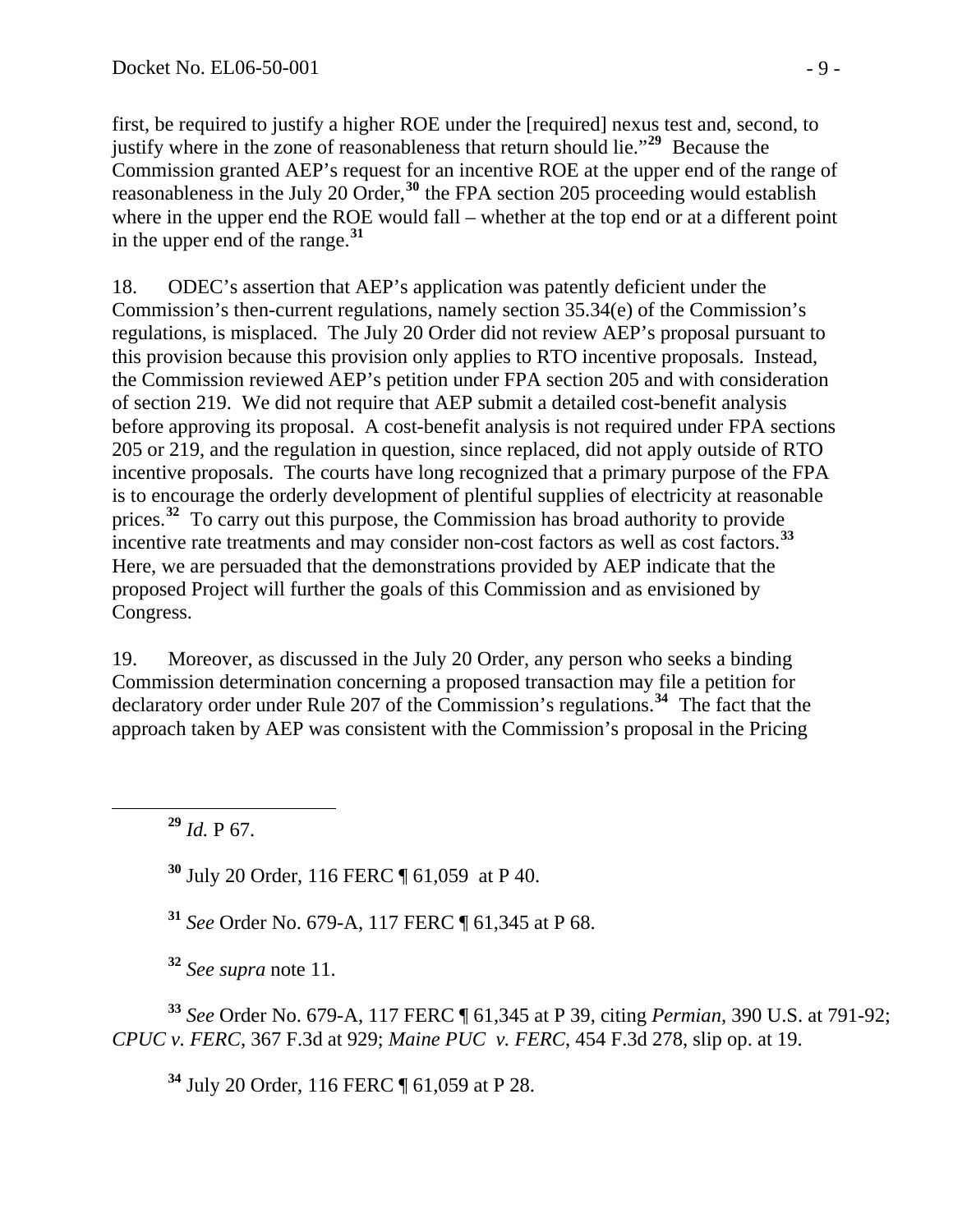Reform NOPR and ultimate determination in Order No. 679 did not affect AEP's ability to file a petition for declaratory order nor influence the Commission's determination as to whether the proposed rate incentives are just and reasonable.

20. We disagree with ODEC's assertion that the Commission should not have approved AEP's proposed incentives until after AEP submits its full FPA section 205 filing. Petitions for declaratory orders allow an applicant to receive upfront guidance from the Commission and can be an especially valuable tool for an entity undertaking a significant transmission project. An applicant can obtain an order from the Commission indicating which incentives its project qualifies for before making a FPA section 205 filing and prior to commencing siting, permitting, and investing in new facilities. AEP must file with the Commission under section 205 of the FPA to put rates into effect and must demonstrate that its overall rate, including incentives, is just and reasonable in its FPA section 205 filing. This provides all interested parties with an opportunity to comment, and the Commission will evaluate whether the rates are just and reasonable and not unduly discriminatory or preferential.

21. Finally, we also disagree that the Commission should have set a trial-type evidentiary hearing in this proceeding. Interested parties have been afforded an opportunity to present their positions, and AEP provided sufficient evidence for the Commission to conditionally approve AEP's proposed incentive rate treatments.

# **C. Showing for CWIP and Pre-Operating Cost Incentives**

## **1. Request for Rehearing**

22. ODEC seeks rehearing of the Commission's approval of AEP's proposed CWIP and pre-construction/pre-operating costs incentives, arguing that the Commission's approval was cursory. ODEC argues that AEP's petition did not contain sufficient information to support the Commission finding these proposed rate incentives as just and reasonable. ODEC submits that further information is needed regarding the level and types of costs that AEP seeks to recover, as AEP appears to believe that all pre-operation costs are eligible for inclusion. For example, AEP seeks to recover the start-up costs associated with forming AEP Transco as a corporate entity, but its petition fails to explain why ratepayers and not shareholders should bear the costs associated with its corporate decision.

23. Ohio Consumer argues that the Commission erred by approving the CWIP incentive without a demonstration that the costs are prudently incurred as part of a plan approved through the PJM RTEP process. Ohio Consumer states that only prudent investment costs should be included in rates; expensed capital costs should be amortized over a reasonable period of years and not a discrete, short period that does not relate to the life of a plant. Ohio Consumer also contends that the Commission failed to consider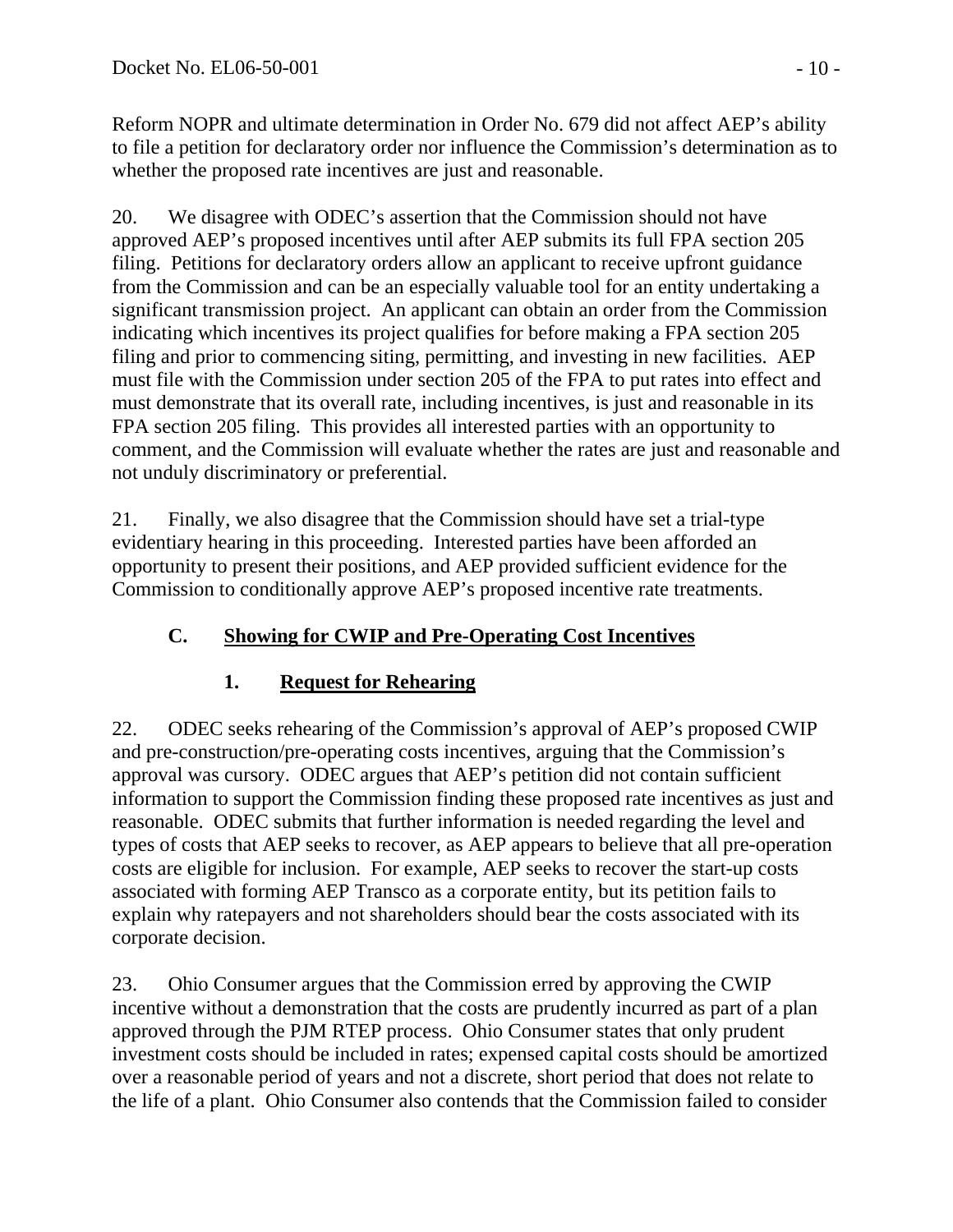the intergenerational cost allocation issues of expensing long-lived assets, and it maintains that traditional long-term costs associated with land, towers, substations, etc should be exempt from expensing through the CWIP.

24. Finally, ODEC argues that the Commission erred by failing to require AEP to refund any CWIP and pre-operating costs that have been expensed, if the proposed Project is cancelled due to factors within AEP's control. Thus, both ODEC and Ohio Consumer request that the Commission direct AEP to adopt the condition that if the proposed Project is cancelled for reasons within AEP's control, CWIP and pre-operating costs must be refunded.

## **2. Commission Determination**

25. ODEC essentially raises no new arguments on rehearing. ODEC again asserts that the Commission's approval was cursory. This ignores the substance of the Commission's ruling addressing the proposal on its merits It also ignores our existing policy on CWIP; a policy that has undergone judicial review. ODEC does not explain how the Commission's existing policy creates an unjust or unreasonable rate for AEP Transco.**[35](#page-10-0)** ODEC also does not address how the Commission erred in requiring that AEP demonstrate the overall justness and reasonableness of any future rate recovery in its future FPA section 205 filing.**[36](#page-10-1)** In fact, ODEC does not explain how the Commission's adherence to existing policy is arbitrary or capricious.

26. The concept of earning a return on CWIP in rate base is not new to this Commission,**[37](#page-10-2)** and in fact, has posed a strong stimulus for investment in much needed infrastructure. We have consistently upheld the need for CWIP in rate base as in the public interest, to mitigate rate shock to consumers.**[38](#page-10-3)**

<span id="page-10-0"></span> **<sup>35</sup>** For example, ODEC does not address how the Commission's requiring an annual report on the status of the project is unjust and unreasonable.

**<sup>36</sup>** July 20 Order, 116 FERC ¶ 61,059 at P 27, 55.

<span id="page-10-2"></span><span id="page-10-1"></span>**<sup>37</sup>** *See Construction Work In Progress for Public Utilities; Inclusion of Costs in Rate Base,* Order No. 298, 48 Fed. Reg. 24,323 (June 1, 1983), FERC Stats. & Regs. ¶ 30,455, *order on reh'g*, Order No. 298-A, 48 Fed. Reg. 46,012 (Oct. 11, 1983), FERC Stats. & Regs*.,* P 30,500 (1983), *order on reh'g*, Order No. 298-B, 48 Fed. Reg. 55,281 (Dec. 12, 1983), FERC Stats. & Regs. ¶ 30,524 (1983). *See also Boston Edison Company,* 109 FERC ¶ 61,300 (2004), *order on reh'g*, 111 FERC ¶ 61,266 (2005) (*Boston Edison*); *ATC, supra* note 10; *Northeast Utilities Service Company*, 114 FERC ¶ 61,089 (2006).

<span id="page-10-3"></span>**<sup>38</sup>** *See supra* note 37.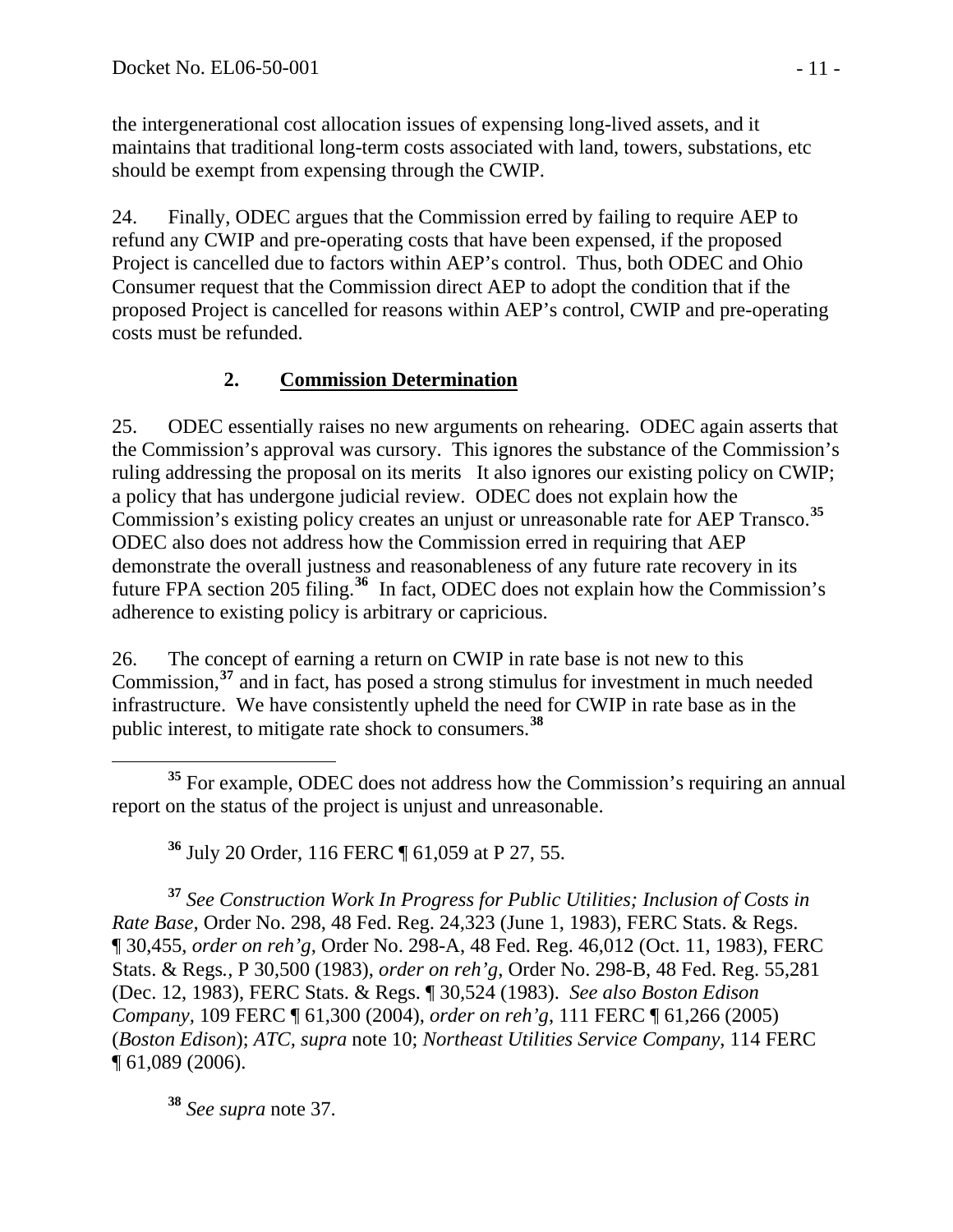27. As we stated in the July 20 Order, without CWIP in rate base, a new plant has no direct effect on consumer prices until it begins to provide service.**[39](#page-11-0)** Without recovery of CWIP, when the project goes into service, consumers' rates reflect the costs and return associated with the plant, as well as an Allowance for Funds Used During Construction. AEP's investment is estimated to cost \$3 billion and take over eight years to complete. If the Commission did not permit AEP to recover CWIP in rate base, all of AEP's cost of borrowing this estimated \$3 billion in investment would be accrued over eight years and then capitalized once the project goes into service, along with a return of the investment cost through depreciation. Therefore, as Order No. 298 explains, a large project such as the proposed Project has the potential to produce a rate shock for consumers that is both extraordinarily large and sudden.**[40](#page-11-1)** By permitting AEP to recover CWIP, the Commission is mitigating this rate shock to consumers.

28. Regarding the concerns of the Ohio Consumer, we note that the Commission's approval of incentives for the proposed Project is based on the assumption that the proposed Project will result from the PJM regional planning process, and therefore we have no basis to conclude that costs will not be prudently incurred. We clarify that the CWIP costs recovered through rates only represent the return on rate base for facilities under construction. Therefore, CWIP does not recover depreciation costs associated with transmission facilities. Also, the costs of the facilities are not recovered over a short period time. Rather, depreciation costs of the new facilities are recovered when the facilities go into service, and are depreciated over the life of the facilities or a shorter period if requested and granted by the Commission.

29. Finally, we reject ODEC and Ohio Consumer's request that the Commission direct AEP to adopt the condition that, if the proposed Project is cancelled due to factors *within* AEP's control, CWIP and pre-operating costs must be refunded.<sup>[41](#page-11-2)</sup> First and foremost, AEP has not requested approval to recover abandoned plant. Moreover, we find that this request for refunds in the event of AEP's abandonment is premature. ODEC and Ohio Consumer have not shown that this issue is ripe for a resolution sufficient to require AEP to include conditions relating to a non-existent circumstance.

<span id="page-11-0"></span> **<sup>39</sup>** July 20 Order, 116 FERC ¶ 61,059 at P 59 (citing Order No. 298, FERC Stats. & Regs. ¶ 30,455 at 30,499). ODEC does not dispute this finding.

<span id="page-11-1"></span>**<sup>40</sup>** July 20 Order, 116 FERC ¶ 61,059 at P 59 (citing Order No. 298, FERC Stats. & Regs. ¶ 30,455 at 30,499).

<span id="page-11-2"></span>**<sup>41</sup>** We note, however, that Order No. 679-A provides that if an applicant has been granted authority to recover CWIP or abandoned plant, and subsequently the applicant's project is abandoned, the applicant will not be required to refund the prudently-incurred costs. Order No. 679-A, 117 FERC ¶ 61,345 at P 115-16.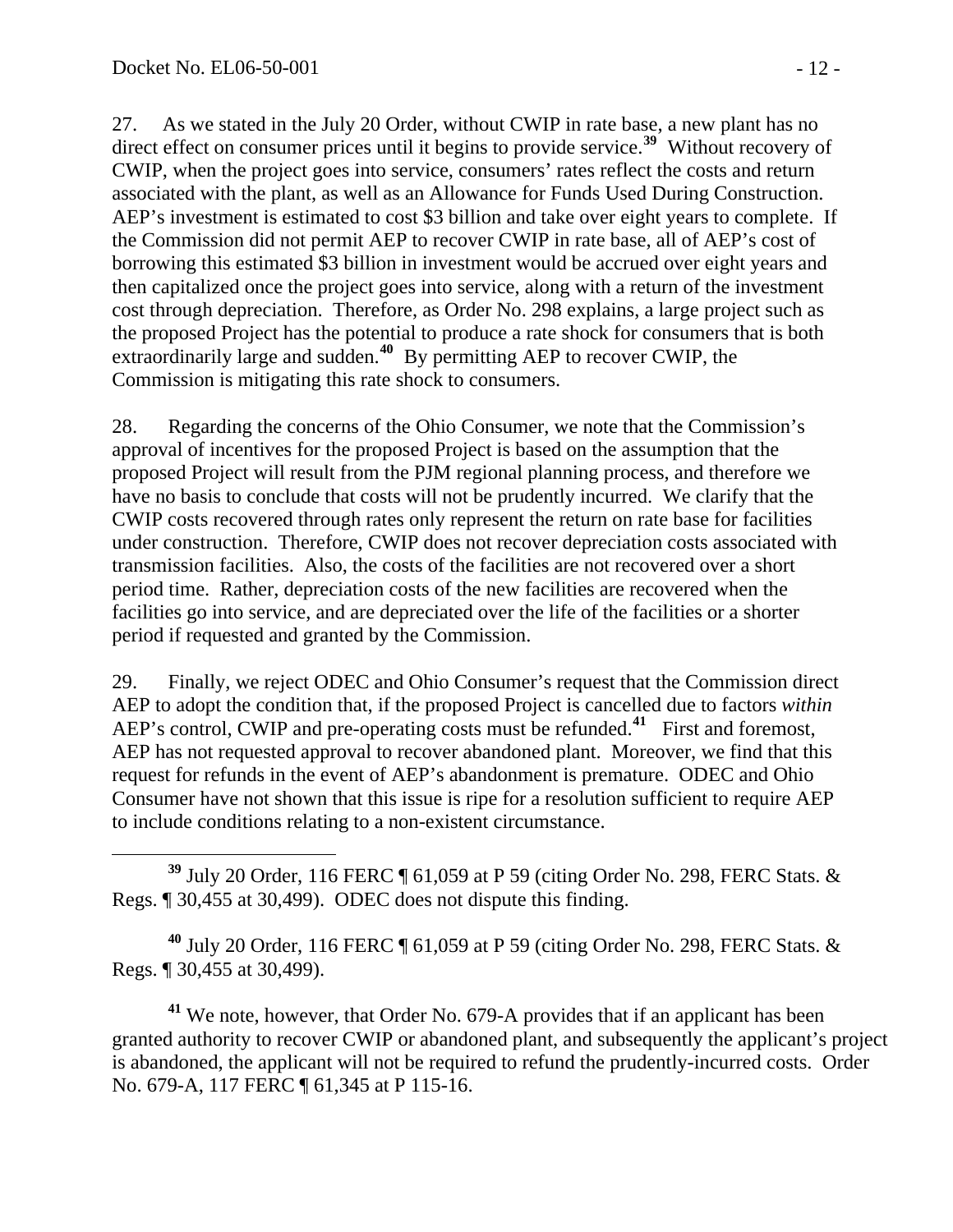### **D. Duplicative Incentives**

## **1. Request for Rehearing**

30. ODEC argues that the Commission erred by failing to address ODEC's argument regarding the possibility of duplicative incentives. ODEC states that it had raised the concern that the three rate incentives requested by AEP may be duplicative and noted that AEP did not address this possibility in its petition. ODEC claims that, in particular, to the extent that a prospective investor perceives an investment in the proposed Project to be more secure as a result of recovery of CWIP and pre-operating costs, an ROE rate incentive may be unjustified.

# **2. Commission Determination**

31. As stated in the July 20 Order, the incentive rate treatments proposed by AEP are not mutually exclusive.**[42](#page-12-0)** This finding is consistent with precedent that has upheld use of multiple incentives,**[43](#page-12-1)** Congress' directive to the Commission in FPA section 219 to establish incentive-based rate treatments to construct new transmission, and with Order No. 679. The Commission has, in prior cases approved multiple rate incentives for particular projects.**[44](#page-12-2)** This is consistent with our interpretation of FPA section 219 as authorizing the Commission to approve more than one incentive rate treatment to an applicant proposing a new transmission project, as long as each incentive is justified by a showing that it satisfies the requirements of FPA section 219 and that there is a nexus between the incentives being proposed and the investment being made. Here, AEP explained why it sought each incentive and how it was relevant to its proposed Project and conditioned the recovery of the incentives on the proposed Project's inclusion in PJM's RTEP. Thus, the incentives approved by the Commission were shown to have a nexus between the incentives sought and the proposed Project and was made contingent on a presumption that the proposed Project provided either enhanced reliability or reduced congestion benefits (*i.e.* subject to the proposed Project's inclusion in PJM's RTEP).

<span id="page-12-0"></span>32. That being said, however, we recognize ODEC's concern that the assurance of rate incentive treatments such as the recovery of CWIP and pre-construction/pre-operating

**<sup>42</sup>** July 20 Order, 116 FERC ¶ 61,059 at P 47.

**<sup>43</sup>** See Boston Edison, supra note 37.

<span id="page-12-2"></span><span id="page-12-1"></span>**<sup>44</sup>** *Trans-Elect, Inc.*, 98 FERC ¶ 61,142, *reh'g denied*, 98 FERC ¶ 61,368 (2002), *appeal dismissed*, *Transmission Agency of Northern California v. FERC*, No. 05-1400 (D.C. Cir., Mar. 13, 2006) (unpublished); *ATC*, *supra* note 10; *CPUC v. FERC*, *supra* note 10.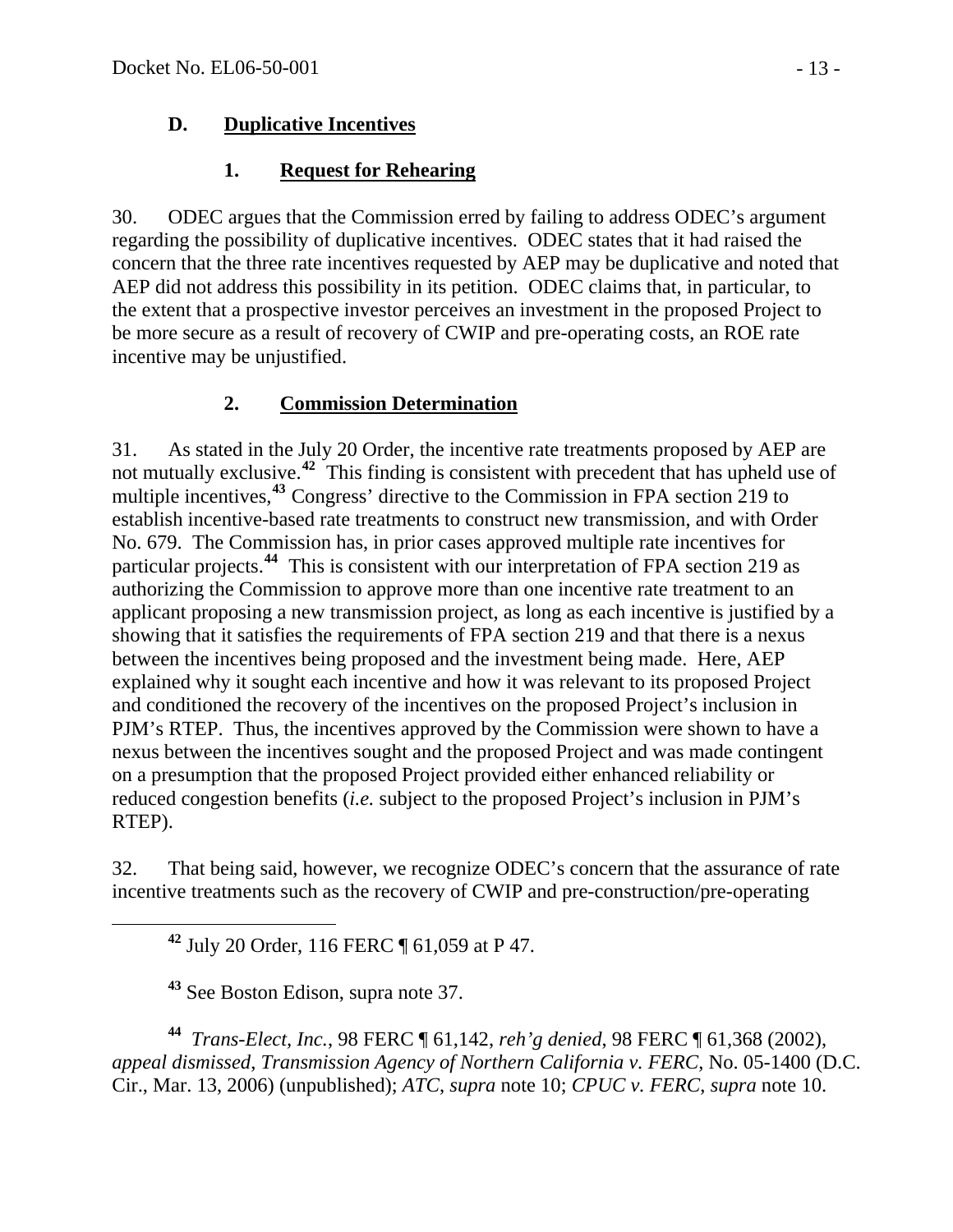costs may result in a lowered risk assessment that would affect the need for an ROE rate incentive to compensate for that risk.**[45](#page-13-0)** We do not believe that is the case here. AEP has demonstrated that the ROE rate incentive is appropriate. The Commission's approval of AEP's incentive ROE is based on the Commission's finding that an ROE on the upper end of the zone of reasonableness is appropriate to attract investment, based on all the relevant project characteristics in AEP's application.**[46](#page-13-1)** As we found in the July 20 Order, the length, scope, and multi-state nature of the proposed Project will present substantial risks and challenges in siting and obtaining the required permits. We also think it is important to recognize that instead of investing capital in another venture, AEP has voluntarily chosen to invest a large amount of capital to build backbone high voltage transmission facilities that it believes will increase reliability and/or reduce the cost of delivered power to customers by reducing transmission congestion. This, coupled with the time for completion – eight years – all support the need for an ROE incentive set at the high end of the zone of reasonableness.**[47](#page-13-2)** Although the Commission has determined here that AEP will receive an ROE in the upper end of the zone of reasonableness, the Commission, in setting the ROE within the upper end of the zone of reasonableness in a FPA section 205 proceeding, will take into account all risk factors including whether the non-ROE incentives granted here serve to lower risk.

33. In the July 20 Order, the Commission conditioned its approval of the rate incentives on AEP making a subsequent filing with the Commission pursuant to section 205 of the FPA. This requirement was codified in Order No. 679-A wherein the Commission stated that while an applicant's total package of incentives must satisfy the nexus requirement, the Commission will still evaluate the justness and reasonableness of the rates associated with the incentives that make up that package at the FPA section 205 proceeding. Indeed, the Commission makes clear that it will conduct a case-by-case review of applications for incentives and will examine the unique factors in each case in making such determinations. AEP has sufficiently demonstrated that a higher ROE, in conjunction with the other rate incentive treatments, is justified.

<span id="page-13-2"></span> $47$  *Id.* P 64.

<span id="page-13-1"></span><span id="page-13-0"></span>**<sup>45</sup>** Order No. 679-A, 117 FERC ¶ 61,345 at P 6 ("If some of the incentives in the package reduce the risks of the project, that fact will be taken into account in any request for an enhanced ROE.").

**<sup>46</sup>** *See* July 20 Order, 116 FERC ¶ 61,059 at P 6, 40.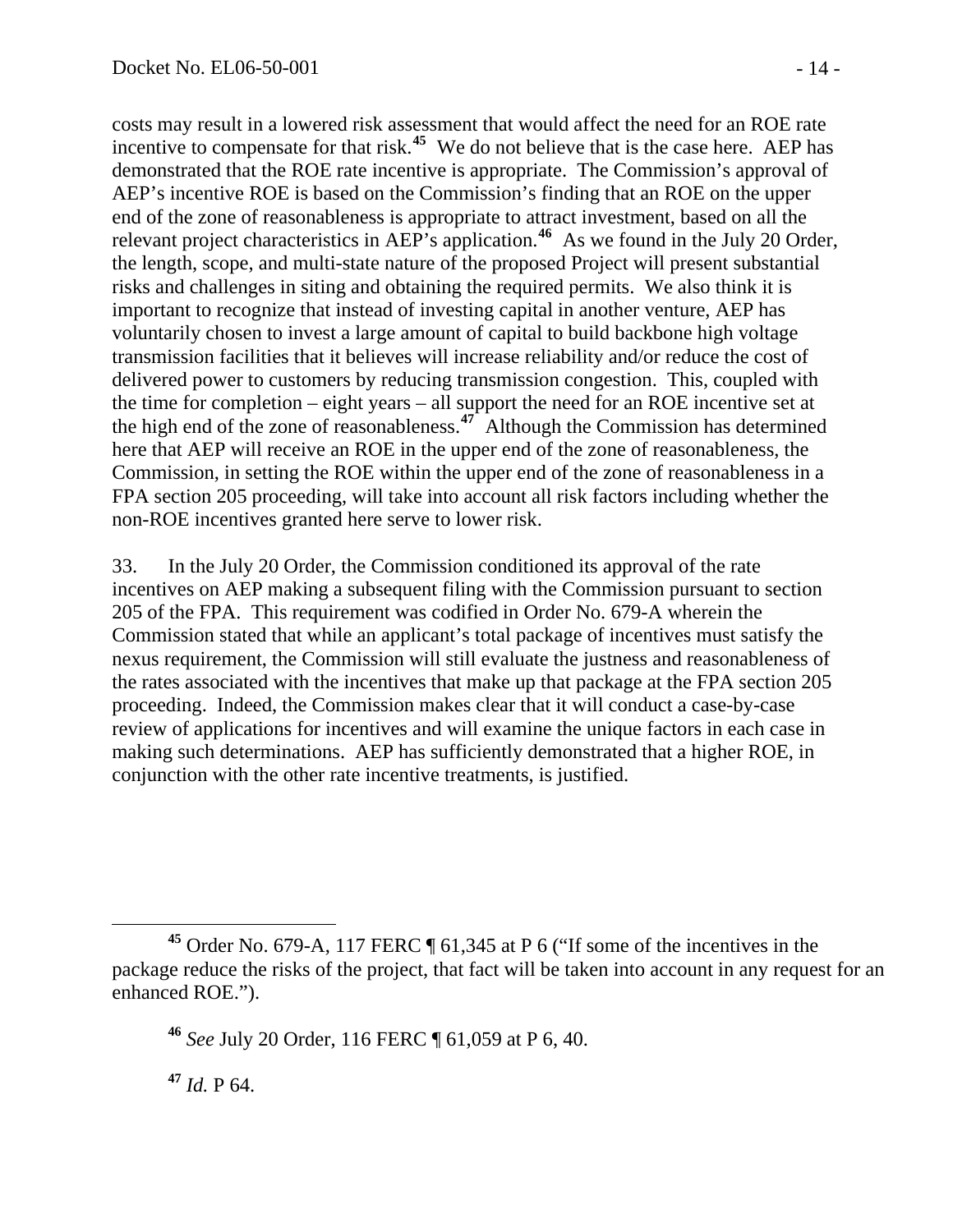### **E. Piecemeal Ratemaking**

## **1. Request for Rehearing**

34. ODEC and Ohio Consumer argue that the Commission erred by engaging in impermissible piecemeal rate-making by allowing AEP the right to propose additional incentives at a later time. ODEC and Ohio Consumer state that without knowing which additional incentives AEP seeks, it is not possible to conduct a full analysis of AEP's rate and cost recovery proposals, including evaluation of the whole package of rate incentives, to determine that resulting rates will be just and reasonable. ODEC states that the Commission should have, at a minimum, foreclosed the possibility of further rate incentives for the proposed Project.

# **2. Commission Determination**

35. We disagree with ODEC's assertion. The Commission will conduct review sufficient to determine the justness and reasonableness of any additional incentives, based upon the fact that: (1) the applicant must successfully satisfy the prescriptions set forth in Order No. 679 and Order No. 679-A;**[48](#page-14-0)** (2) the Commission will evaluate applications for additional incentives with the record of the previous incentives; and (3) continuing evaluations of incentive metrics, the Commission has the ability to re-evaluate incentives, and, if appropriate, to discontinue them pursuant to FPA section 206.**[49](#page-14-1)**

36. Further, we may not prohibit utilities from exercising their FPA section 205 filing rights, as ODEC recommends here. **[50](#page-14-2)** ODEC's assertion that the Commission should foreclose the possibility for AEP to make a filing for futher rate incentive inappropriately challenges, in this proceeding, an existing rate (*i.e.* or term or condition that affects rates) on file. In particular, PJM's Open Access Transmission Tariff (OATT) states that

**<sup>49</sup>** 16 U.S.C. § 824e (2000).

<span id="page-14-2"></span><span id="page-14-1"></span>**<sup>50</sup>** *See Atlantic City Electric Company, et al. v. FERC,* 295 F.3d 1, 9-10 (D.C. Cir. 2002) (finding that the Commission cannot deny a utility its right under FPA section 205 to file changes to rates, charges, classification, or service at any time upon 60 days notice).

<span id="page-14-0"></span>**<sup>48</sup>** As noted in Order 679-A, applicants for incentive rate treatment must demonstrate that the total package of incentives is tailored to the demonstrable risks or challenges faced by the applicant undertaking the project. For instance, if some of the incentives in the package reduce the risks of the project, that fact will be taken into account in any request for an enhanced ROE. *See* Order No. 679-A, 117 FERC ¶ 61,345 at P 6, 21, 27.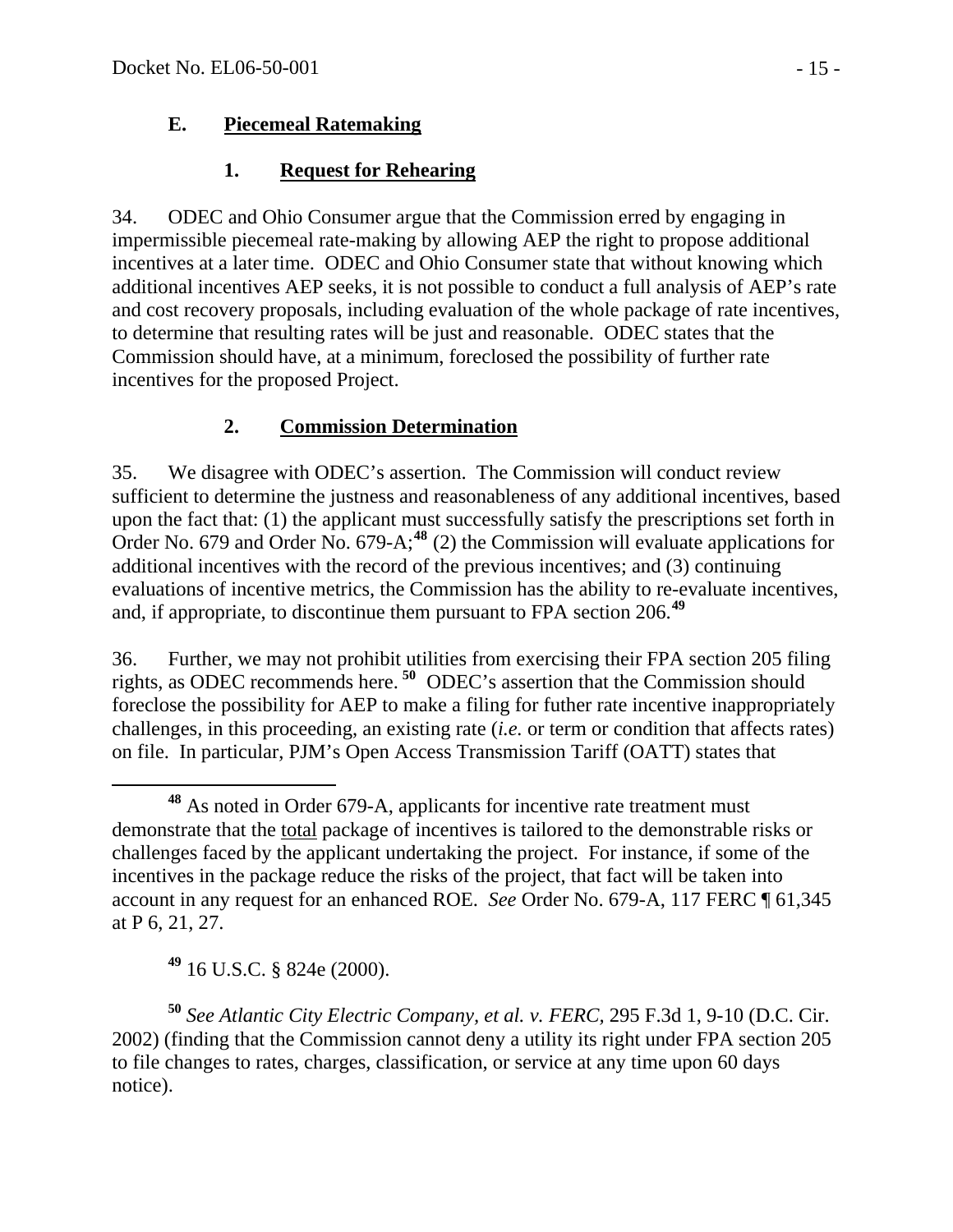transmission owners in PJM "shall have the exclusive and unilateral right to make FPA section 205 filings regarding: (i) the establishment and recovery of the PJM [Transmission Owners'] revenue requirements under the PJM OATT; (ii) the transmission rate design under the PJM OATT; and (iii) *incentive and performancebased rates* [emphasis added]."**[51](#page-15-0)** All utilities are free to file for a change in rates under section 205 of the FPA.

The Commission orders:

 ODEC and Ohio Consumer's requests for rehearing are hereby denied, as discussed in the body of this order.

By the Commission. Commissioner Kelly concurring with a separate statement attached. Commissioner Wellinghoff concurring with a separate statement attached. Commissioner Moeller not participating.

 $(S E A L)$ 

Magalie R. Salas, Secretary.

<span id="page-15-0"></span>**<sup>51</sup>** PJM Interconnection, LLC, FERC Electric Tariff, Sixth Revised Vol. No. 1, Fourth Revised Sheet No. 52, Article 9.1.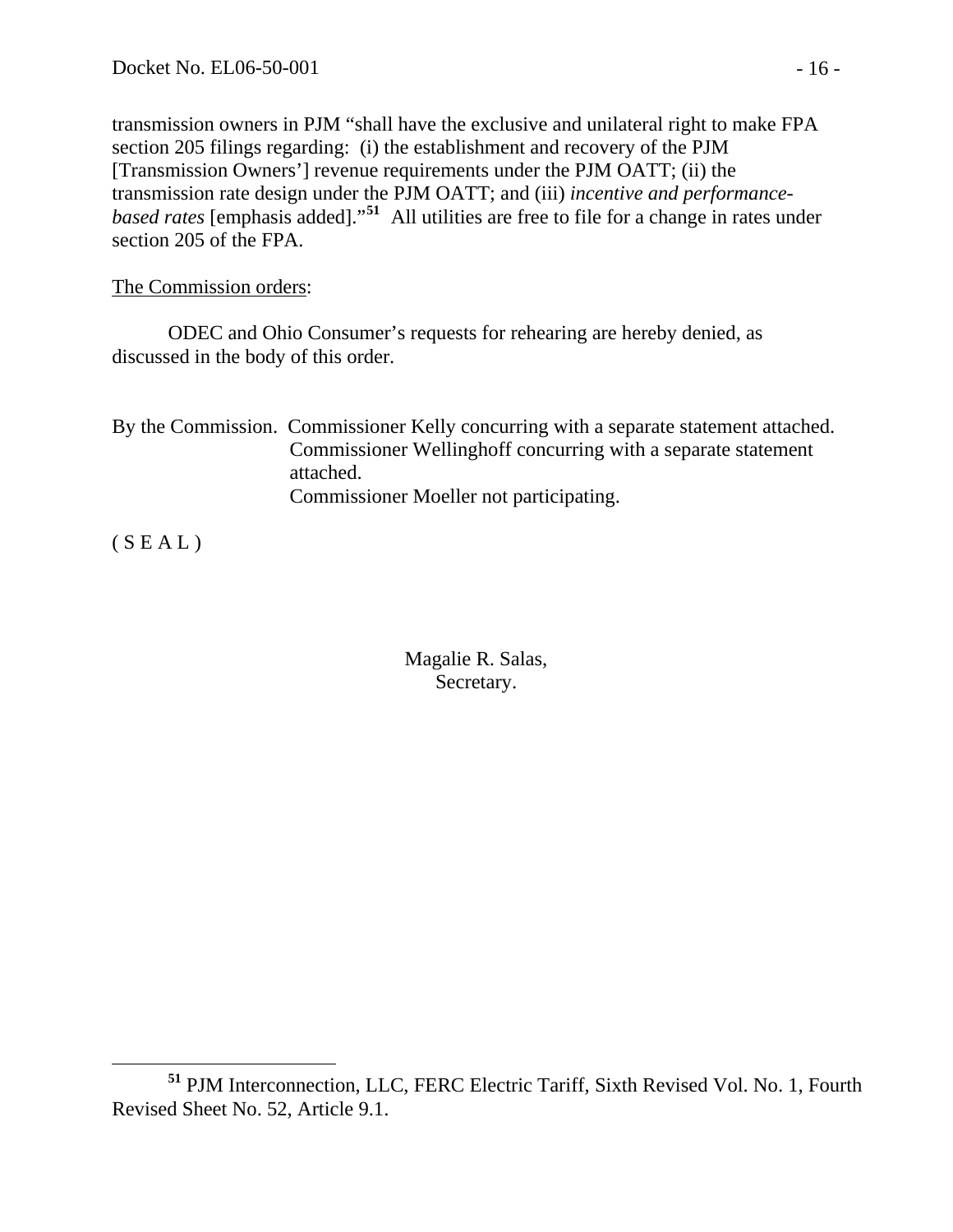#### UNITED STATES OF AMERICA FEDERAL ENERGY REGULATORY COMMISSION

American Electric Power Service Corporation Docket No. EL06-50-001

(Issued January 19, 2007)

#### KELLY, Commissioner, *concurring*:

This order addresses rehearing requests regarding AEP's proposal to include certain incentive rate treatments in its to-be-filed transmission rates for a new 550 mile long, 765 kV transmission line from West Virginia to New Jersey that will add 5,000 MWs of new transfer capability. I voted for the underlying order and continue to support the grant of certain incentives for this excellent transmission project, which will benefit a large proportion of the American public by greatly enhancing reliability and by improving the competitive markets for generation on which the public depends. That said, I concur in order to expand upon my reasoning for supporting this order.

#### Framework for Judging Incentive Proposals

I deem it important to identify and assess the following six characteristics of any transmission project in order to make reasoned and consistent decisions on requests for incentives for the project: (1) the public interest benefits of the project; (2) the cost of the project in absolute terms; (3) the cost of the project in proportion to the current transmission ratebase of the applicant; (4) the difficulty of completing it due to the number of jurisdictions traversed and whether they are jurisdictions the applicant regularly deals with; (5) the difficulty of relying on normal rate recovery methods due to the length of time it will take to complete; and (6) whether the applicant would otherwise be required to build the project even without an incentive. The comments submitted in connection with Order Nos. 679 and 679-A, and the experience gained in working on individual incentive cases over the past year lead me to conclude that these particular characteristics are most relevant to deciding whether to award incentives.

I support incentives for this project based on my assessment of these characteristics of the project and I believe this assessment is consistent with Order No. 679 and Congressional intent as embodied in section 1241 of EPAct 2005.

Turning to specifics, I agree with the majority that the "length, scope, and multi-state nature" of the proposed project and the "enormous" \$3 billion cost estimate are all important aspects of a comprehensive analysis of why incentives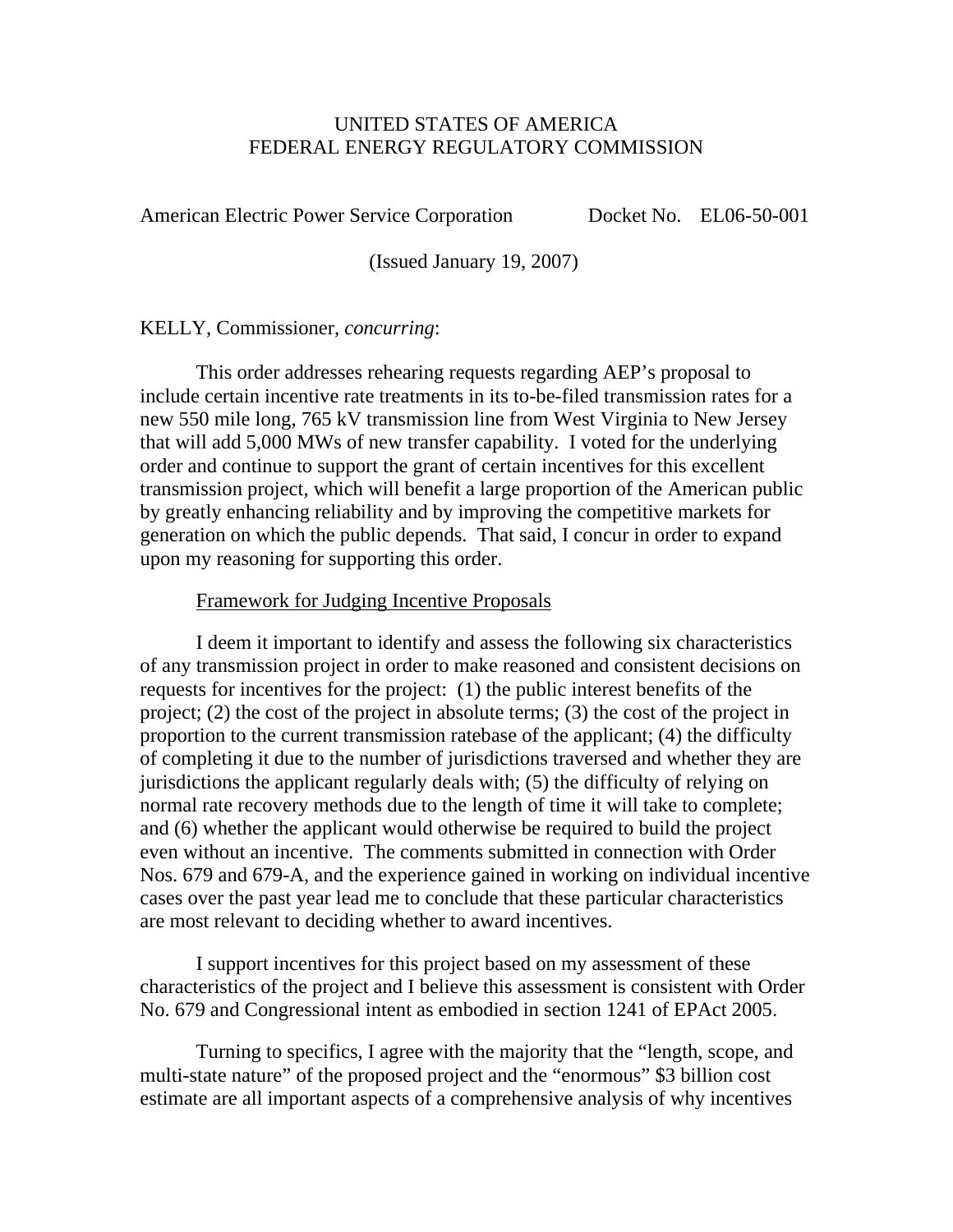are appropriate for this project. However, as noted above they are not the only characteristics that are important and I believe the Commission should weigh all relevant characteristics in all cases. In this case, I believe that the following facts are also pivotal in supporting incentives in this case.

#### Threshold Question: Should Incentives Be Considered At All?

First and foremost in my analysis are the broad regional benefits of this project to the public interest and the question of whether AEP would otherwise be required to build this project. If, for example, AEP were merely proposing to make the bare minimum of transmission improvements to existing facilities necessary to maintain its own service reliably, I would be less inclined to consider incentives because such minimum facilities must be built in any event and may not bring broad-ranging benefits to the public interest deserving of special treatment.

Here, AEP will create 5,000 MW of new highly efficient transfer capability linking Midwest generation with markets in the East, thus greatly improving upon the status quo for both reliability and competition in generation. Furthermore, the line is to be constructed almost wholly outside of the states within which AEP currently operates, and where its native load is located. Thus it appears highly unlikely that AEP could be compelled to build this line in order to serve its native load. To me it is a bedrock principle that incentives are meant to encourage behavior that is in the public interest but that is not otherwise required. AEP's project clearly meets both tests and, accordingly, I believe that incentives can be considered for this project. Next, I will discuss the specific incentives proposed.

#### The ROE Incentive

The ROE incentive is, perhaps, the incentive of most interest to the industry and the one for which the highest hurdle should be erected because it raises customer transmission cost. I believe the characteristics of this project raise it over that high hurdle and support an ROE incentive; in particular, setting the ROE somewhere in the upper half of the range as discussed in Order No. 679-A (*see e.g.*, Order No. 679-A at P 67-8). In addition to the broad public interest in the project described above, the fact that AEP is under no known obligation to build it, and the great size of the investment in absolute terms (\$3 billion), I also believe the fact that this project will greatly increase AEP's total transmission plant in service (by roughly 74%), will take a long time to complete (at least 8 years), and will require AEP to deal with multiple state and local authorities it has likely never had to deal with before, support an ROE somewhere in the upper half of the range. The absence of any of these characteristics would have weighed against an ROE guaranteed to be in the upper half of the range, but they are all present for AEP's project.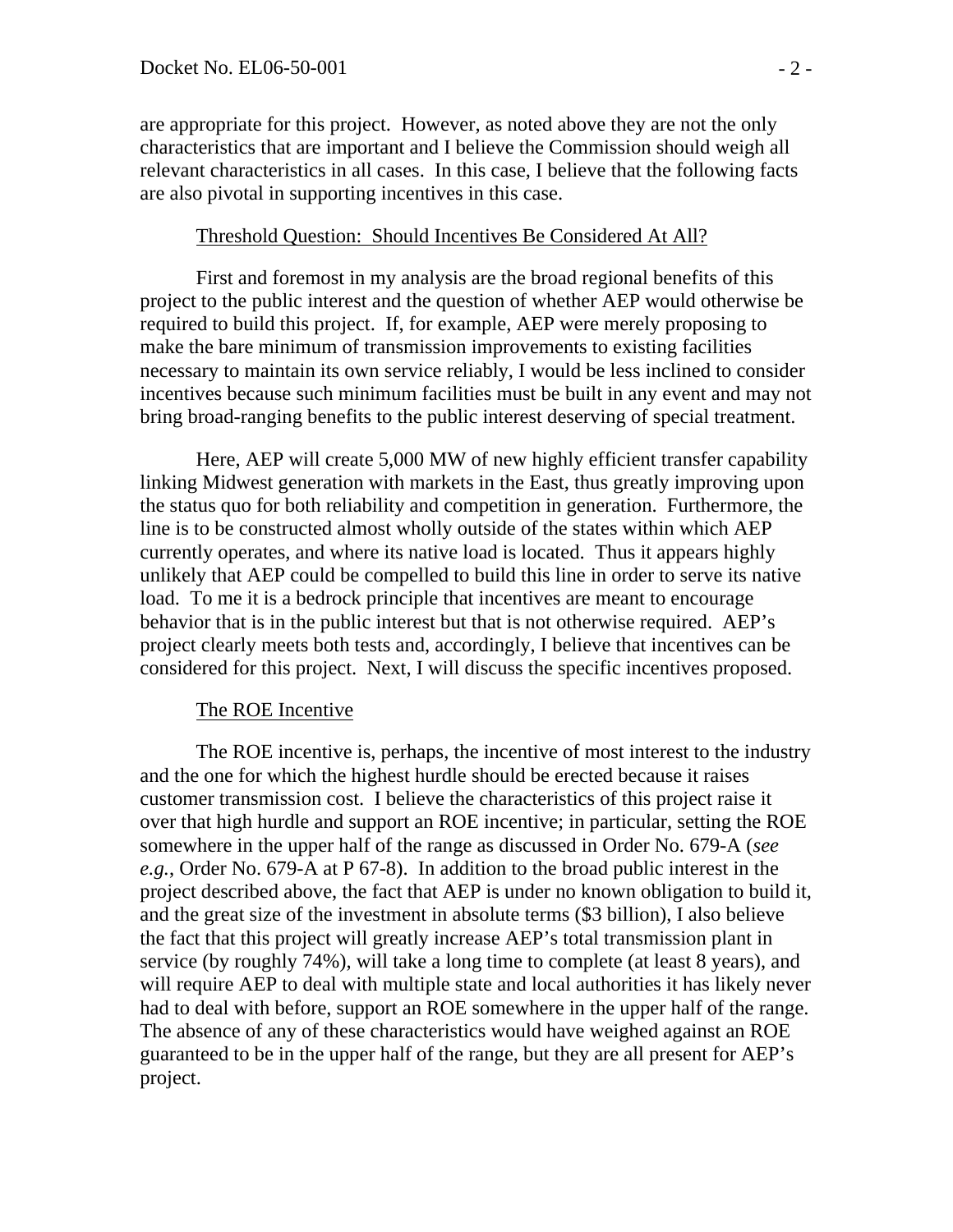#### Non-ROE Incentives

Regarding, the other proposed incentives, the facts here also support them. Both the proposal to include 100% of CWIP in ratebase and to expense and recover pre-construction/pre-operating costs on a current basis, are supported by the long construction period and large cost, both in absolute terms and as a percentage of current rate base; the longer the period of spending large sums without cost recovery, the more challenging the project. If the cost and time to completion were both less, I would see far less support for granting these incentives.

#### Summary and Conclusion

In summary, I concur with this order because it grants incentives that I agree should be granted in this case, and write separately in order to provide the full analysis that I believe is required to support this outcome. Accordingly, I respectfully concur as discussed above.

> \_\_\_\_\_\_\_\_\_\_\_\_\_\_\_\_\_\_\_\_\_\_\_\_\_\_\_ Suedeen G. Kelly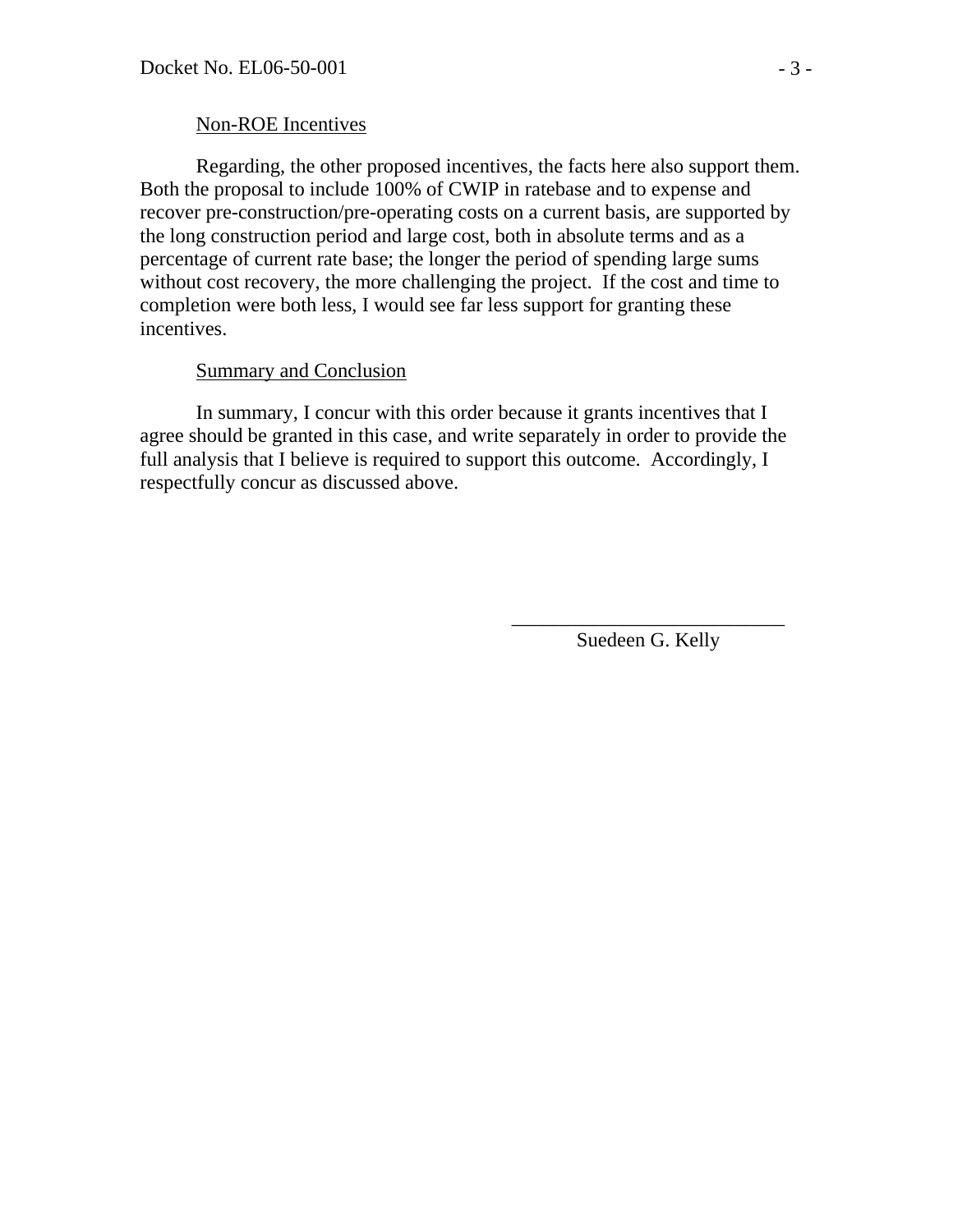#### UNITED STATES OF AMERICA FEDERAL ENERGY REGULATORY COMMISSION

American Electric Power Service Corporation Docket No. EL06-50-001

(Issued January 19, 2007)

WELLINGHOFF, Commissioner, concurring:

 The Commission recently observed that the need for capital investment in energy infrastructure is a national problem that requires a national solution.**[1](#page-19-0)** That problem stems from both a decades-long decline in transmission investment and a precipitous decline, primarily in the last decade, in demand-side resource investment that now threatens to impair the reliability of the electric system, cause billions of dollars in congestion costs, and generally frustrate the development of efficient competitive wholesale markets. We must promote investment in efficient transmission infrastructure, as well as facilitate the rapid expansion of demand response resources, energy efficiency, and distributed generation, to begin to solve these serious energy problems.

 The Congress directed the Commission, among other things, to provide incentives for transmission investment that promotes "reliable and economically efficient transmission" and a return on equity that "attracts new investment in transmission facilities (including related transmission technologies); encourage deployment of transmission technologies and other measures to increase capacity and efficiency of existing transmission facilities and improve the operation of the facilities."**[2](#page-19-1)** The Congress also provided guidance to the Commission as to the types of advanced transmission technologies that should be encouraged in infrastructure improvements of both existing and new transmission facilities. Those technologies include hightemperature lines (including superconducting cables), optimized transmission line configurations (including multiple phased transmission lines), high-voltage DC technology, flexible AC transmission systems, controllable load, distributed generation (including PV, fuel cells, and microturbines), and enhanced power devise monitoring.**[3](#page-19-2)** I agree that incentives should be authorized by this Commission in those instances that I have fully described below. It should be recognized, however, that such incentives for

**1** Order No. 679-A at P 9.

 $\overline{a}$ 

<span id="page-19-1"></span><span id="page-19-0"></span>**<sup>2</sup>** *See* Pub. L. No. 109-58, § 1241, 119 Stat. 594, 961-62 (2005) (EPAct)(to be codified at section 219 of the FPA).

<span id="page-19-2"></span>**<sup>3</sup>** *See* Pub. L. No. 109-58, § 1223, 119 Stat. 594, 961-62 (2005) (EPAct)(to be codified at section 216 of the FPA).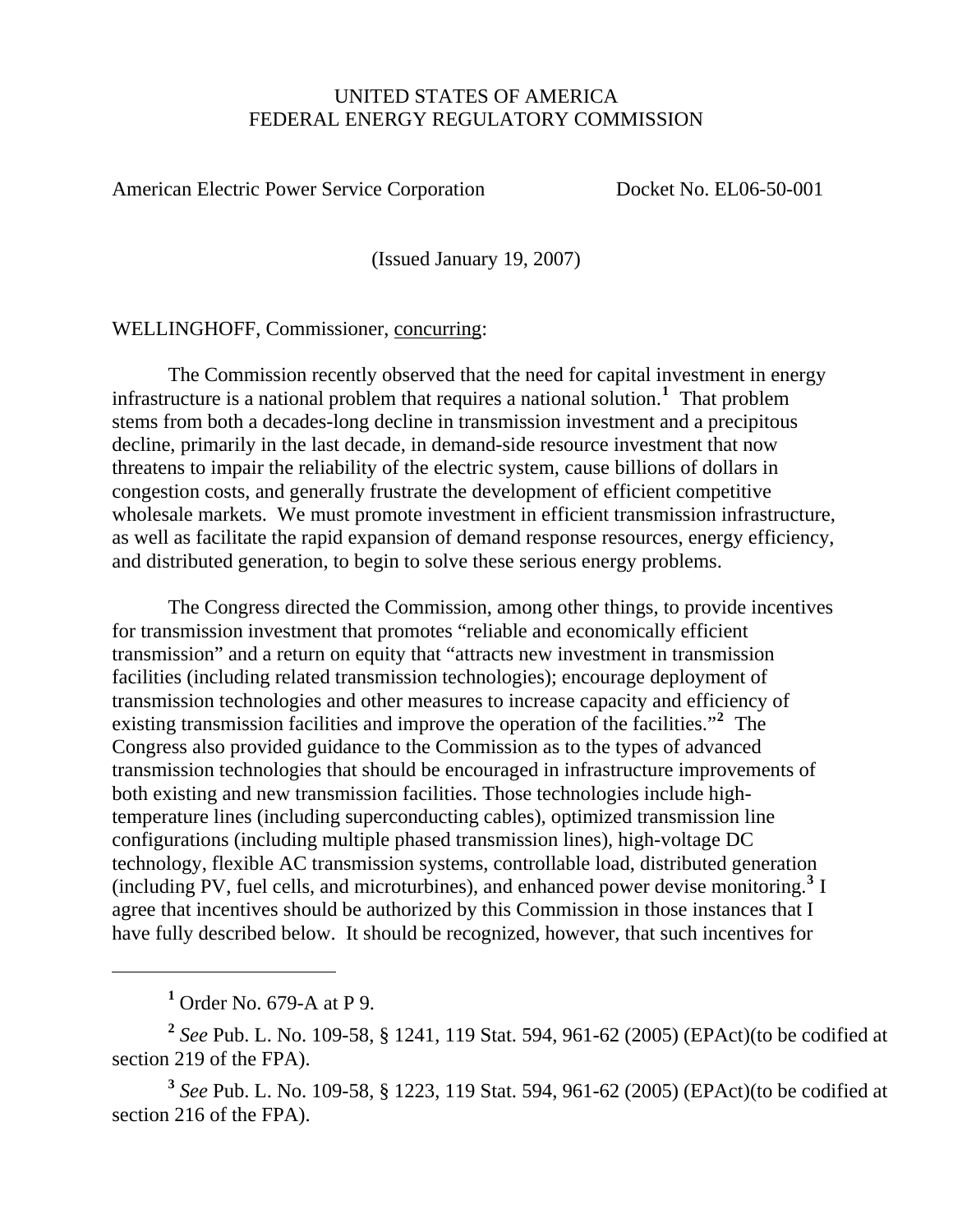long lead time projects such as transmission are benefits not enjoyed by shorter lead time demand-side resource investments. Thus, it should be recognized that such subsidies may encourage the financial community to favor one type of investment over the other.

 AEP in this proceeding seeks three incentive rate treatments in connection with its planned construction of a new 765 kV transmission line: (1) the option to recover 100 percent of the cost of capital associated with CWIP on a timely basis, (2) the option to expense and recover on a current basis the costs incurred during the pre-construction/preoperating period, and (3) an ROE to be set at the high end of the zone of reasonableness. AEP also seeks certain accounting authority for the deferral for future recovery of the pre-construction/pre-operating costs not yet recovered plus carrying costs. In its original order, which issued prior to my becoming a Commissioner, the Commission conditionally granted AEP's petition for declaratory order approving the proposed incentives. In today's order, the Commission denies requests for rehearing. I agree with that result, but I disagree with the Commission as to the appropriate evidentiary basis for the decision. Therefore, I respectfully concur with today's order.

 With regard to the first requested incentive rate treatment, it is important to recognize that allowing the inclusion of CWIP in rate base is not a new ratemaking technique. In 1983, the Commission issued Opinion No. 298, which amended the Commission's regulations to allow utilities to include no more than 50 percent of CWIP in rate base.**[4](#page-20-0)** As the Commission explained at that time, one policy goal advanced by allowing rate base treatment for CWIP is mitigating the rate shock to consumers.<sup>[5](#page-20-1)</sup> More recently, the Commission has recognized that allowing 100 percent inclusion of CWIP in rate base is a departure from the status quo, but found that such treatment may be appropriate for some projects because it provides up-front regulatory certainty, rate stability, and improved cash flow for applicants, thereby easing pressures on their finances caused by transmission development programs.**[6](#page-20-2)**

In this proceeding, the Commission has found that allowing 100 percent inclusion of CWIP in rate base is appropriate, among other reasons, because AEP's cost of borrowing an estimated \$3 billion in investment (that otherwise would be accrued over

 $\overline{a}$ 

<span id="page-20-0"></span>**<sup>4</sup>** *See Construction Work in Progress for Public Utilities; Inclusion of Costs in Rate Base*, Order No. 298, 48 Fed. Reg. 24,323 (June 1, 1983), FERC Stats. & Regs. ¶30,455, *order on reh'g*, Order No. 298-A, 48 Fed. Reg. 46,012 (Oct. 11, 1983), FERC Stats. & Regs. ¶30,500 (1983), *order on reh'g*, Order No. 298-B, 48 Fed. Reg. 55,281 (Dec. 12, 1983), FERC Stats. & Regs. ¶30,524 (1983).

**<sup>5</sup>** Order No. 298, FERC Stats. & Regs. ¶30,455 at 30,499.

<span id="page-20-2"></span><span id="page-20-1"></span>**<sup>6</sup>** Order No. 679 at P103, 115.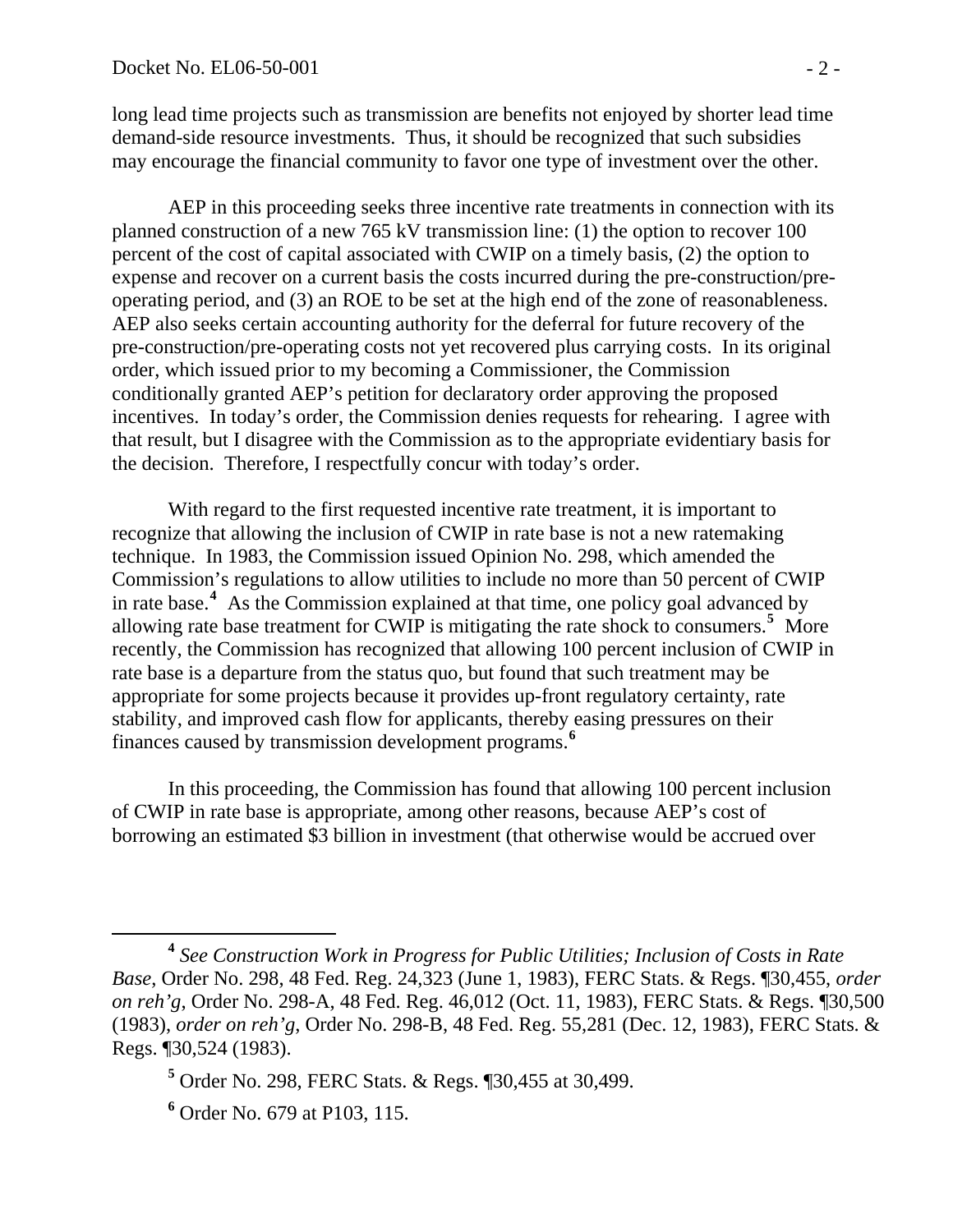eight years and capitalized once the project goes into service), along with a return of the investment cost through depreciation, could produce an extraordinary and sudden rate shock for consumers. Thus, the Commission has found that the size of the financial investment in this "backbone" transmission facility, coupled with the length of the construction period, justifies special treatment in the form of incentives that may well be unavailable for potential alternatives that involve shorter lead times, such as distributed generation or demand response investments. In addition, the Commission relies on AEP's assertion that the CWIP will assist the company in raising debt and equity capital from investors.

Similarly, the Commission recognizes that AEP's requested pre-construction/preoperating cost rate incentive and accounting treatment are departures from traditional practices. Again, the Commission relies on AEP's assertions that current recovery of pre-construction/pre-operating costs will facilitate raising debt and equity capital.

I agree that where the construction cycle is so extended, eight years in this case, and the level of investment significant, consumers may be best served by allowing 100 percent of CWIP in rate base. With all CWIP in rate base, the impact of new plant is spread over the entire construction period, and, thus, consumers will face less of a rate shock at the in-service date. Similarly, the proposal to expense pre-construction/preoperating costs prior to the in-service date, rather than capitalizing those costs as cost of construction and depreciated over the service life of the asset, can be justified. On this basis, I support granting these incentive rate treatments to AEP. By contrast, while increasing the percentage of CWIP in rate base will increase cash flow, I do not believe that AEP has made a sufficient showing as to why such an increase is needed to ease pressures on the company's finances caused by its transmission development proposal. For example, AEP fails to provide any statistical analysis that shows the impact of 100 percent of CWIP on its financial indicators.<sup>[7](#page-21-0)</sup> In the absence of such support, I do not base my decision to support AEP's request for this incentive rate treatments on mere conclusory statements.

With regard to requests for ROE incentives, I note that the Commission recently stated (and I agree) that if an applicant desires up-front certainty of the ROE it will receive, then it may seek a particular ROE in a petition for declaratory order and include the appropriate support for that request, such as a DCF analysis.**[8](#page-21-1)** In such a proceeding, the Commission may have a sufficient record to evaluate the risks associated with a

<span id="page-21-1"></span><span id="page-21-0"></span><sup>&</sup>lt;sup>7</sup> In Order No. 298, the utility impacts of including CWIP in rate base were presented in five statistical studies. FERC Stats. & Regs. ¶30,455 at 30,512-14.

**<sup>8</sup>** Order No. 679-A at P 70.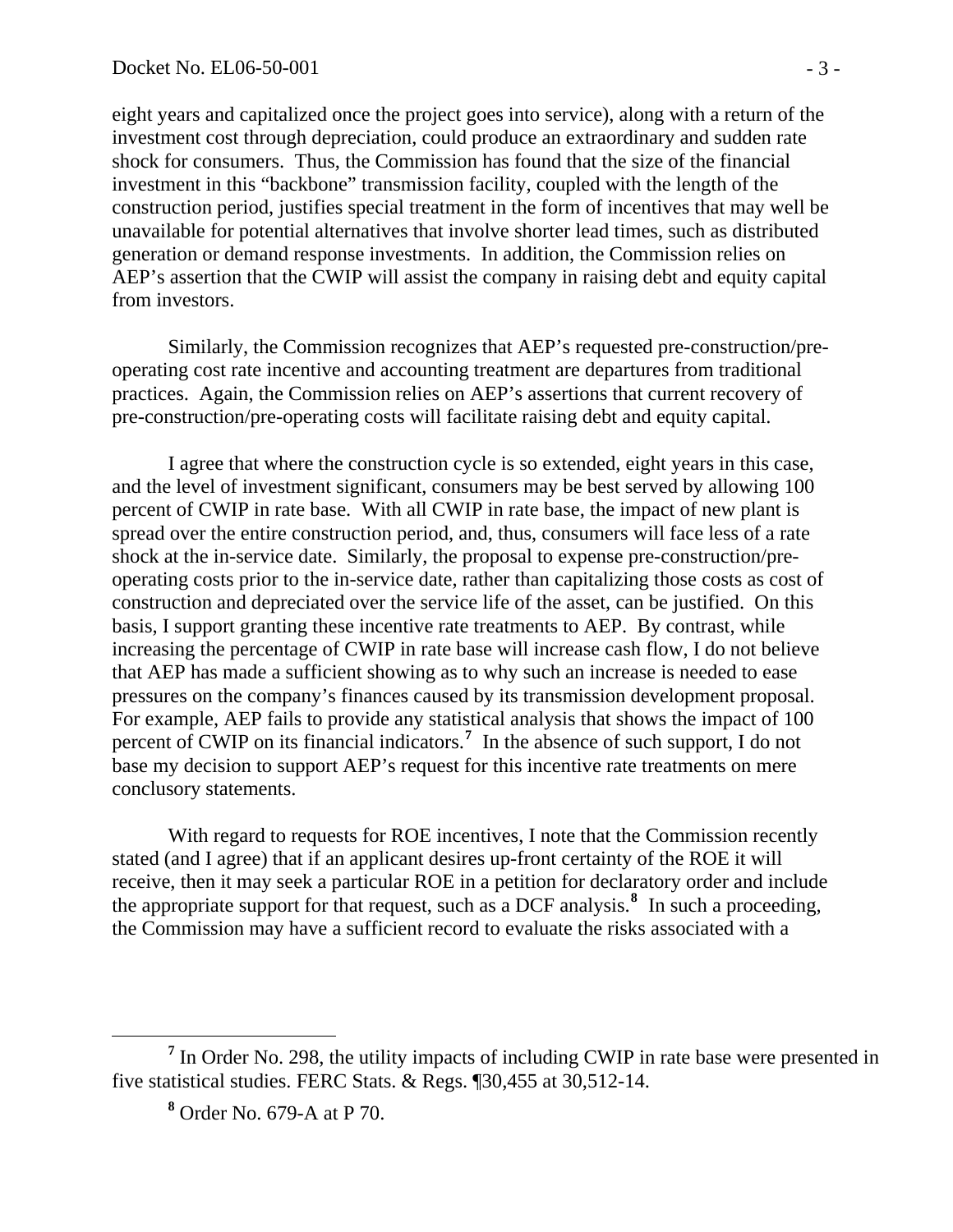project and determine a specific ROE. The Commission also stated (and I agree) that an applicant may request in a petition for declaratory order an ROE that is at the upper end of the zone of reasonableness.**[9](#page-22-0)** In that event, the Commission must still provide adequate support for a decision to grant the requested ROE incentive, even if the specific ROE for the project will not be determined until a later hearing process.

AEP's application for an ROE incentive presents the latter type of request.**[10](#page-22-1)** In support of its decision to grant an ROE incentive, the Commission states that we have broad discretion within our ratemaking authority to approve incentive adders.**[11](#page-22-2)** While I do not disagree with that statement, I do not believe that it, in and of itself, justifies the granting of any particular incentive. The key issue is not whether the Commission has the authority to approve incentive adders, but how we exercise our discretion to do so.

The Commission also finds that the length, scope, and multi-state nature of the proposed facility present substantial risks and challenges in siting and obtaining the required permits and, therefore, warrant an enhanced ROE. In further support of its position, the Commission states that AEP's large financial investment in the proposed facility presents financial challenges not faced by ordinary transmission investment, and that because AEP is under no state obligation to build the facility, it is important to note that the capital could have been invested in another venture.

Those statements, however, do not provide adequate support for the Commission's decision to grant AEP an ROE in the upper end of the zone of reasonableness. Where the Commission is relying on a factual record to support its decision, it must demonstrate that the record actually contains facts that support the result.**[12](#page-22-3)** The Commission here does not cite sufficient record evidence to demonstrate that the stated problems are likely to arise

 $\overline{a}$ 

<span id="page-22-2"></span>**<sup>11</sup>** In support of this statement, the Commission cites *Maine Public Utilities Commission v. FERC*, 454 F.3d 278 (D.C. Cir. 2006).

<span id="page-22-3"></span>**<sup>12</sup>** *See National Fuel Gas Supply Corp. v. FERC*, 468 F.3d 831, 843-44 (D.C. Cir. 2006) ("Professing that an order ameliorates a real industry problem but then citing no evidence demonstrating that there is in fact an industry problem is not reasoned decision-making."), citing *Motor Vehicles Mfrs. Ass'n v. State Farm Mut. Auto Ins. Co*., 463 U.S. 29, 42-43 (1983).

 $9$   $Id.$ 

<span id="page-22-1"></span><span id="page-22-0"></span>**<sup>10</sup>** AEP's petition for declaratory order need not comply with Order Nos. 679 and 679-A because those rules were not effective at the time of its submission. Instead, the Commission evaluated the petition pursuant to its existing authority under FPA section 205. Nonetheless, the Commission in this proceeding has reviewed AEP's proposed incentives for general consistency with Order Nos. 679 and 679-A.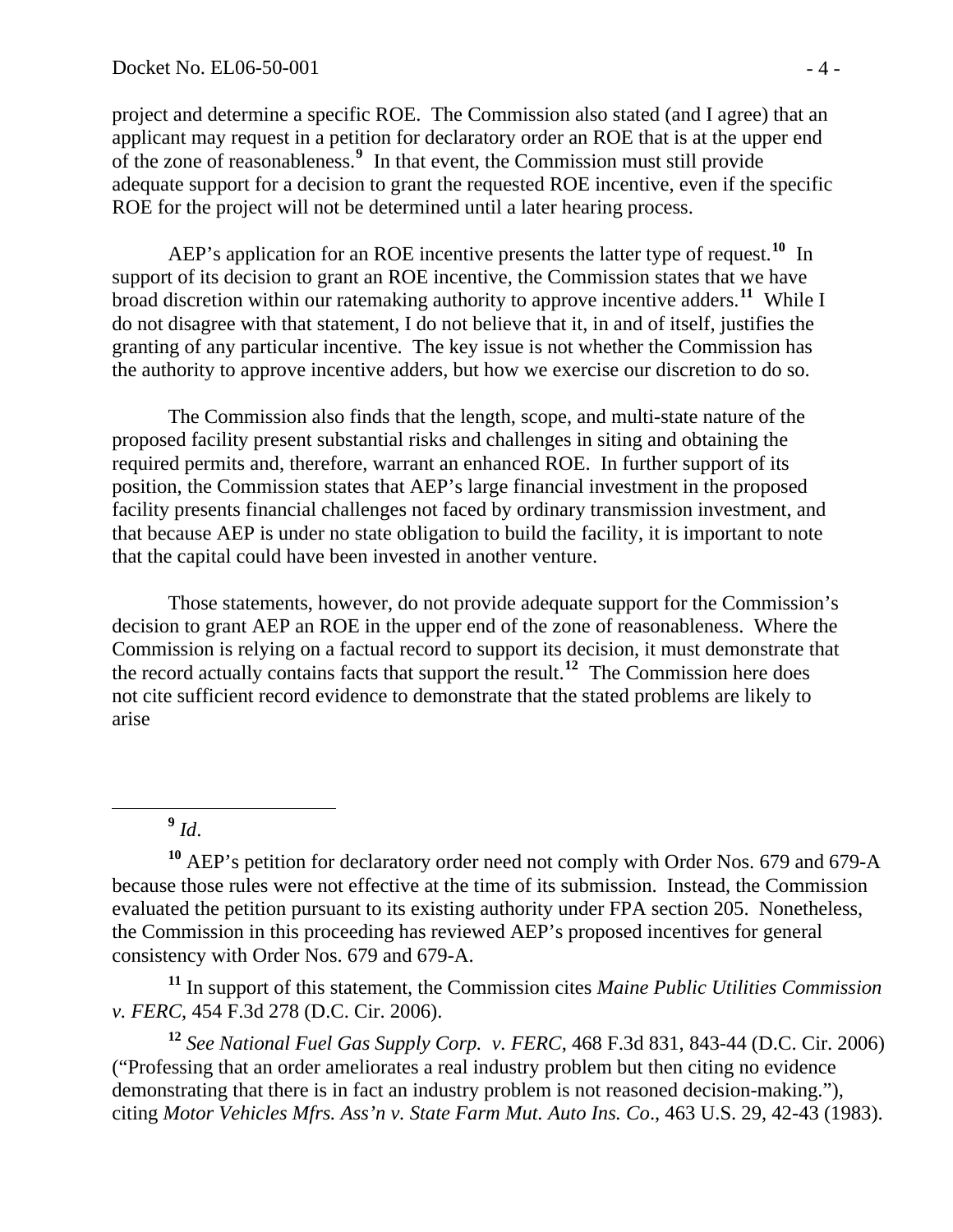in this case, or adequately explain why an enhanced ROE in the upper end of the zone of reasonableness is appropriate to address those problems.

Despite my concerns regarding the appropriate evidentiary basis in this record for an incentive ROE, I support the Commission's decision to grant an ROE incentive to AEP. My decision is based on the following rationale.

It is necessary to start first with the base ROE. In setting the base ROE, the Commission must balance the interests of shareholders and consumers, recognizing that the base ROE must be sufficiently high to attract capital and compensate the utility for its risks, including regulatory risk. That review may be conducted in response to an applicant's filing pursuant to FPA section 205 or, as noted above, in a declaratory order proceeding if the applicant submits sufficient evidentiary support for its request, such as a DCF analysis. I have not foreclosed considering variations on the DCF methodology or other methods to determine the cost of equity. I also agree with AEP that the appropriate ROE is not established by simply setting a base ROE at the midpoint of the zone of reasonableness.

In providing an incentive or enhanced ROE over the base ROE, the Commission should focus on encouraging investment decisions beyond the upgrades simply required to meet a utility's service obligations or simply meeting the minimum standard of good utility practice. An incentive adder should be more narrowly targeted to transmission investments that provide incremental benefits. Those benefits should result from the deployment of "best available technologies" that increase operation and energy efficiency, enhance grid operations, and result in greater grid flexibility. In addition, the Commission should ensure that there has been an open, fair, and robust consideration of all the alternatives to the specific transmission investment being proposed. That consideration should include local resource alternatives such as demand response and distributed generation, alternative line configurations such as direct current, and other advanced technologies that may effectively complement, or in some cases supplant, a proposed new transmission line.

Applying these considerations to the facts of this case, I believe that AEP has made a minimally adequate demonstration that an ROE in the upper end of the zone of reasonableness is appropriate. AEP states that it is committed to deploy state-of-the-art technologies to maximize the performance and benefits of the proposed project.**[13](#page-23-0)** In particular, AEP indicated that it may utilize:

<span id="page-23-0"></span>

**<sup>13</sup>** Attachment A, The AEP Interstate Project Proposal at 15.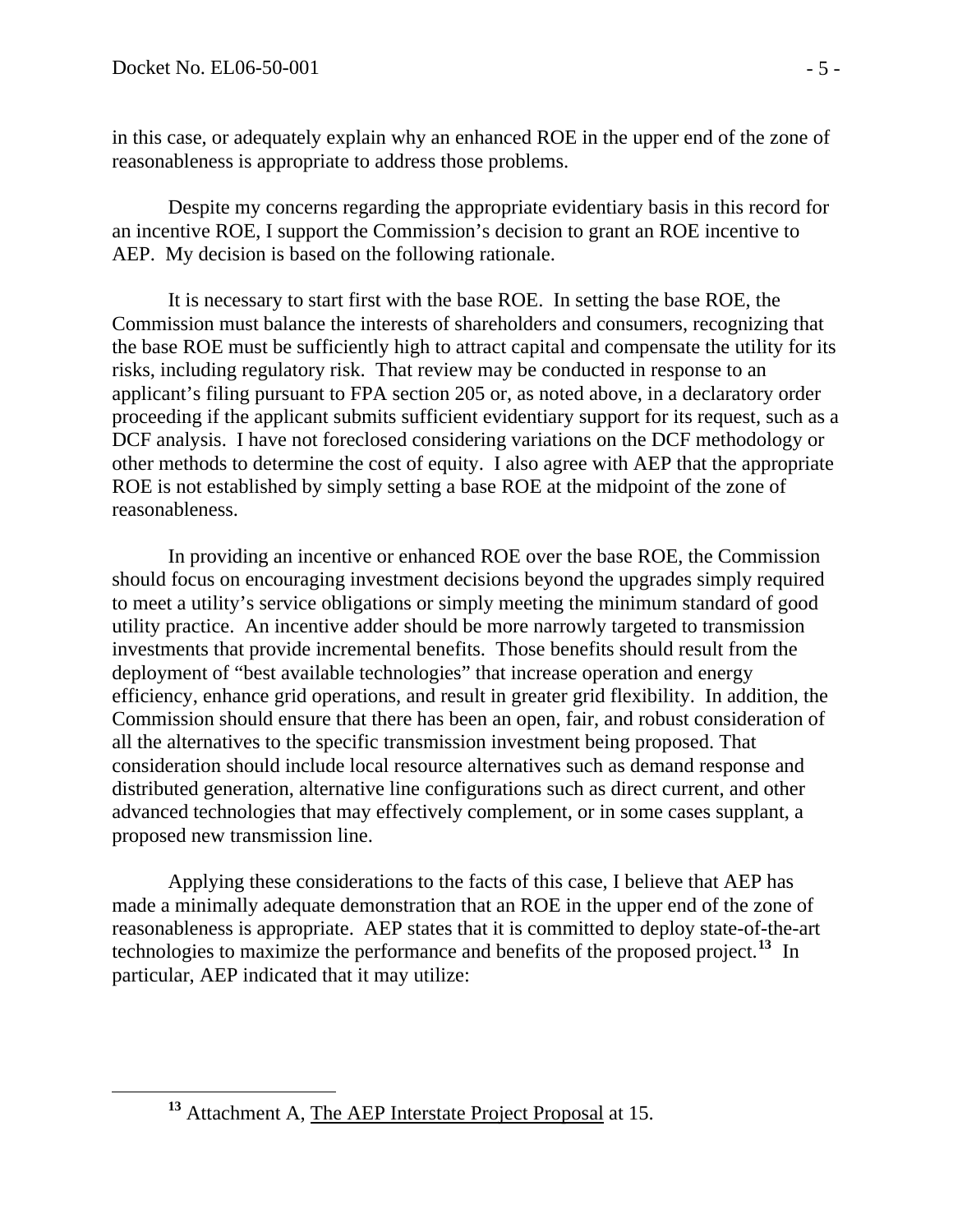- Single-phase switching to enhance the availability and stability of the line by only interrupting one phase to clear temporary single line-toground faults;
- Single-phase static VAr compensators permitting phase voltage balancing, boast line loadability and voltage performance;
- Fiber-optic wire(s) facilitating the use of differential line protection;
- Open ground wire to reduce line losses; and
- Switchable shunt reactors to improve voltage control.

I commend AEP for taking a first step toward introducing the concept of energy efficiency as support for its requested ROE rate incentive. In any future petition for declaratory order by a utility seeking incentive rates, I expect to see a more thorough and complete evaluation of the feasibility of using state-of-the-art technologies.**[14](#page-24-0)** I would also condition approval of an enhanced ROE on actual deployment of such technologies.

In addition, AEP assessed its proposed project against other methods of power delivery, including HVDC, adding generation in eastern PJM, and lower voltage transmission.**[15](#page-24-1)** AEP concluded that the beneficial attributes of its proposed 765 kV transmission line included the ability to maximize economies of scale for the required capacity and leverage the existing 765 kV transmission infrastructure to facilitate future expansion. Again, I commend AEP for considering at least some alternatives to its proposal. I would require future applicants seeking an enhanced ROE to demonstrate more thoroughly that they have considered other alternatives to their proposal. To the extent that an applicant can demonstrate that a relevant regional planning process included an open, fair, and rigorous consideration of alternatives, then the applicant could rely on that process in its petition for declaratory order.

<span id="page-24-0"></span> $\overline{a}$ **<sup>14</sup>** Order No. 679 at P 302 ("In as much as EPAct 2005 requires the Commission to encourage the deployment of transmission technologies, we will require applicants for incentive rate-treatment to provide a technology statement that describes what advanced technologies have been considered and, if those technologies are not to be employed or have not been employed, an explanation of why they were not deployed.").

<span id="page-24-1"></span>**<sup>15</sup>** Attachment A, The AEP Interstate Project Proposal at 5-6.